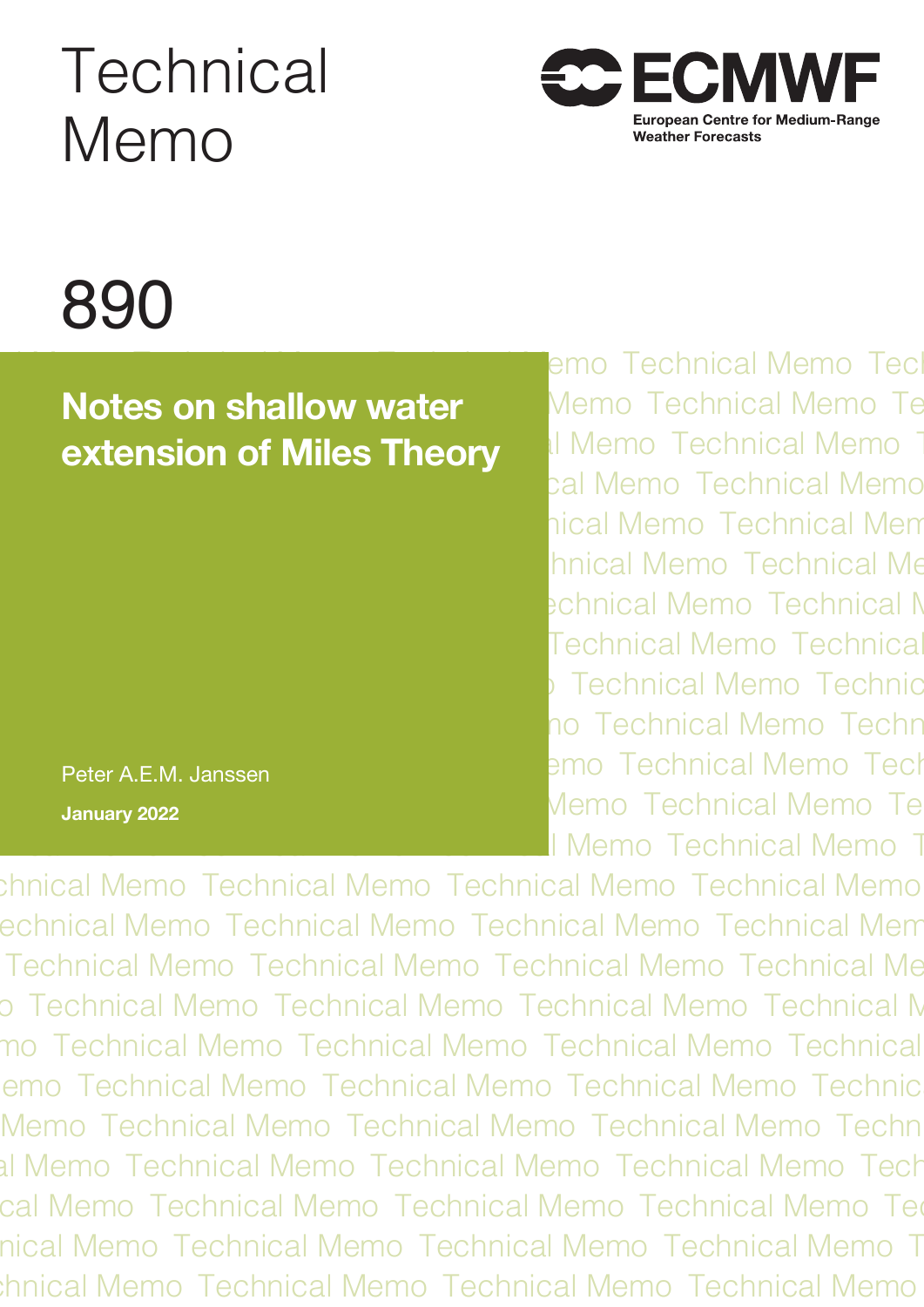Series: ECMWF Technical Memoranda

A full list of ECMWF Publications can be found on our website under: *[http://w](http://www.ecmwf.int/en/publications)ww.ecmwf.int/en/publications*

Contact: [library@ecmwf.int](mailto:library%40ecmwf.int?subject=)

© Copyright 2022

European Centre for Medium-Range Weather Forecasts, Shinfield Park, Reading, RG2 9AX, UK

Literary and scientific copyrights belong to ECMWF and are reserved in all countries. The content of this document is available for use under a Creative Commons Attribution 4.0 International Public License. See the terms at *<https://creativecommons.org/licenses/by/4.0/>*.

The information within this publication is given in good faith and considered to be true, but ECMWF accepts no liability for error or omission or for loss or damage arising from its use.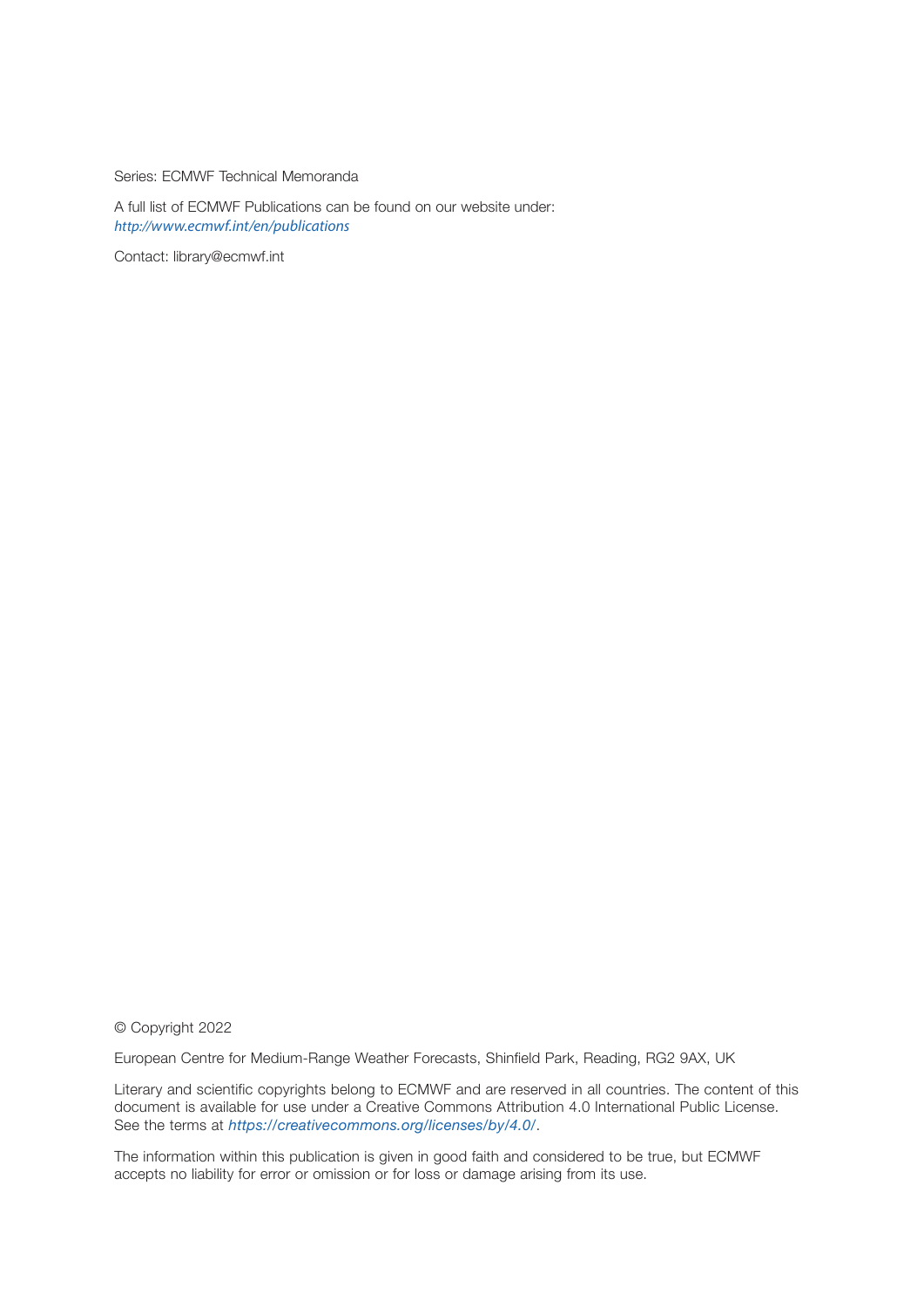

#### Abstract

We present results from a straightforward extension of Miles' theory of wind-wave generation towards shallow water. Both numerical results and an approximate analytical expression for the growthrate are obtained. The analytical expression forms the basis for a parametrization of wind wave growth in numerical wave prediction models.

The present wind input term in third generation models is based on the assumption that the windwave generation depends, regarding ocean wave properties, only on the phase speed of the waves. In this work it is shown that for the short waves  $(kD > 1$ , with *k* the wavenumber and *D* the local depth) this is indeed a good assumption, but for the long waves, with  $kD \ll 1$ , there will be an overestimate of wind input. Nevertheless, simulations with the energy balance equation for the duration limited case show that the present wind input term and the newly proposed windinput term give almost identical evolution of wave height and spectrum. This may be understood by noting that in equilibrium conditions  $k_p D \simeq 1$  (with  $k_p$  the peak wavenumber), in other words in practical circumstances waves are short enough so that the difference between present and new wind input source function does not matter.

# 1 Introduction

In the mid 1980's Gerbrand Komen, Gao Quanduo and myself worked on the first version of the shallow water extension of the WAM model. One of the topics was, of course, to find an appropiate expression for the wind input source function. I extended Miles theory towards shallow water and we found that in a good approximation even in shallow water the wind input term may be parametrized in terms of the dimensionless phase speed  $c/u_*$  where *c* is the phase speed of the wave and  $u_*$  is the friction velocity in air. At least, the approximation was found to be adequate for fairly short waves with  $kD > 1$ . The reason that this approach works so well has to do with the fact that according to Miles theory the growthrate of the waves by wind is to a large extent determined by the curvature in the wind profile at the critical height  $z_c$ . Here, the critical height is determined by the condition that the wind speed  $U_0(z)$  at  $z_c$  matches the phase speed of the surface gravity wave of interest: The condition  $U_0(z_c) - c = 0$  expresses that there is a resonant interaction between the airflow around  $z = z_c$  and the wave with phase speed *c*.

In 2012 I received a preliminary version of the paper of Montalvo *et al.* (2013) in which it was reported that there are considerable deviations from the WAM parametrization of the wind input source function. As I have lost all my notes on this subject it was decided to redo the original work in order to see whether the results from Montalvo *et al.* (2013) could be reconciled with the earlier results Gerbrand Komen and I found.

The programme of this note is therefore as follows. In §2 I extend Miles' theory towards shallow water waves and I discuss the differences with deep water theory. This is followed in §3 by a discussion of the numerical results and a derivation of an approximate solution, originally derived by Miles (1993) for deep water. However, Miles was fairly economical with the details of this derivation and therefore the full details are presented in the Appendix. The approximate expression for the wave growth is valid for small dimensionless critical height  $\mu = k(z_c + z_0)$  only, where  $z_c$  is the critical height and  $z_0$  the roughness length. As argued in §4, in deep water growth rates of the waves are underestimated for the long waves and therefore parameters in the approximate expression have been rescaled to match observed growth rates. This then gives the parametrization of wave growth that has been used for many years in the WAM model. This parametrization was designed in such a way that even in shallow water the growth rate only depends on the dimensionless phase speed *c*/*u*∗. However, in the present work the results of Montalvo *et al.* (2013) will be confirmed who showed that for really long waves with  $kD \ll 1$  this approach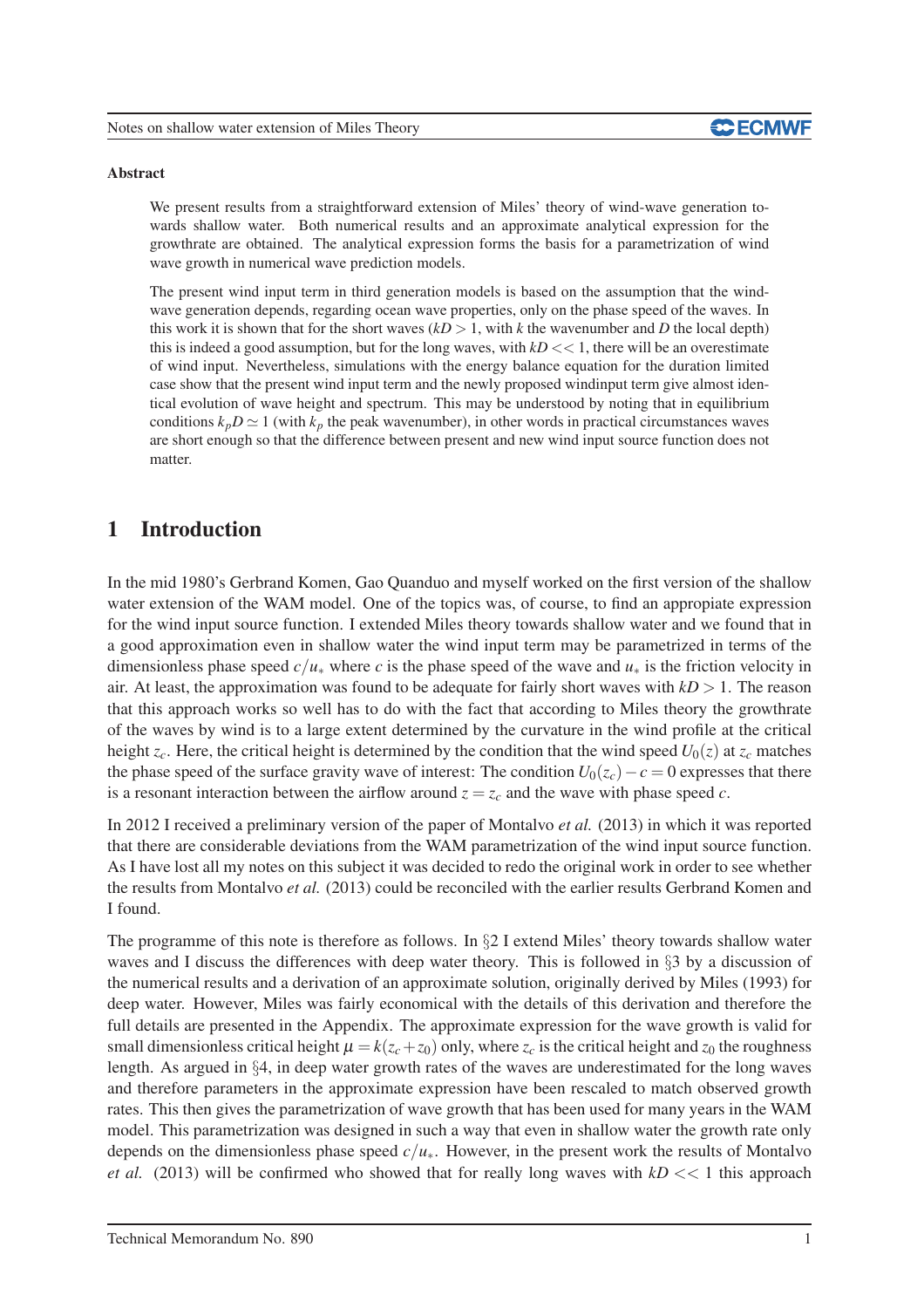is not adequate. Nevertheless, the approximate expression for the wave growth is still fine when the appropriate definition of the critical height in shallow water is used and when appropriate shallow water effects are taken into account. Unfortunately, in practice it turns out that simulations with the energy balance equation for the duration limited case show that the present wind input term and the newly proposed windinput term give almost identical evolution of wave height and spectrum. This is easily understood when it is realized that in equilibrium windsea conditions  $k_p D \simeq 1$ .

Nevertheless, in extreme circumstances there could be differences between the new and old approach, and since the new approach is physically more sound the resulting shallow water formulation was implemented in CY40R1 (November 2013).

# 2 Miles theory and shallow water effects.

The starting point is the treatment of Miles theory by Janssen (2004). Here, air and water are treated as one fluid. Growth rates of the waves by wind follow from the question under what conditions there is instability of the equilibrium

$$
\mathbf{u}_0 = U_0(z)\mathbf{e}_x, \ \mathbf{g} = -g\mathbf{e}_z,
$$
  

$$
\rho_0 = \rho(z), \ p_0(z) = -g \int dz \ \rho_0(z), \tag{1}
$$

where  $e_x$  and  $e_z$  are unit vectors in the *x*- and *z*-direction. Thus, we deal with a plane parallel flow whose speed  $U_0$  and density  $\rho_0$  only depends on height *z*.

In order to answer this question one uses the equations for an adiabatic fluid with an infinite sound speed and one linearizes these equations around the above equilibrium condition. For normal modes of the form  $w = \hat{w}e^{i(kx - \omega t)}$ , where in this case *w* is the vertical velocity, *k* is the wavenumber and  $\omega$  is the unknown angular frequency, one finds the following Sturm-Liouville problem for the displacement of the streamlines  $\Psi = w/W$ ,

<span id="page-3-0"></span>
$$
\frac{d}{dz}\left(\rho_0 W^2 \frac{d}{dz}\psi\right) - \left(k^2 \rho_0 W^2 + g\rho'_0\right)\psi = 0.
$$
\n(2)

Here,  $W = U_0 - c$ , with  $c = \omega/k$  the phase speed of the waves and the prime denotes differentiation of an equilibrium quantity with respect to height *z*. The prominent role of the critical layer is evident through the Doppler-shifted velocity *W*. The equation for the perturbed streamlines is subject to the boundary condition of vanishing displacement at infinite height and at finite depth *D*,

<span id="page-3-1"></span>
$$
\psi \to 0, z \to \infty
$$
  

$$
\psi(z = -D) = 0.
$$
 (3)

The boundary value problem [\(2\)](#page-3-0)-[\(3\)](#page-3-1) determines, in principle, the real and imaginary part of the complex phase speed  $c = \omega/k$ , giving the growth rate  $\gamma = \mathfrak{I}(\omega)$  of the waves.

Whether there is instability or not can only be decided by solving the boundary value problem. This will be done for the special case of surface gravity waves. This case follows by choosing an appropriate density profile, i.e. the density profile is chosen constant in air and water with a jump at the interface at  $z = 0$ . As the air density  $\rho_a$  is much smaller than the water density  $\rho_w$ , there is a small parameter  $s =$  $\rho_a/\rho_w \approx 10^{-3}$  in the problem allowing to construct an approximate solution of the eigenvalue problem  $(2)-(3).$  $(2)-(3).$  $(2)-(3).$  $(2)-(3).$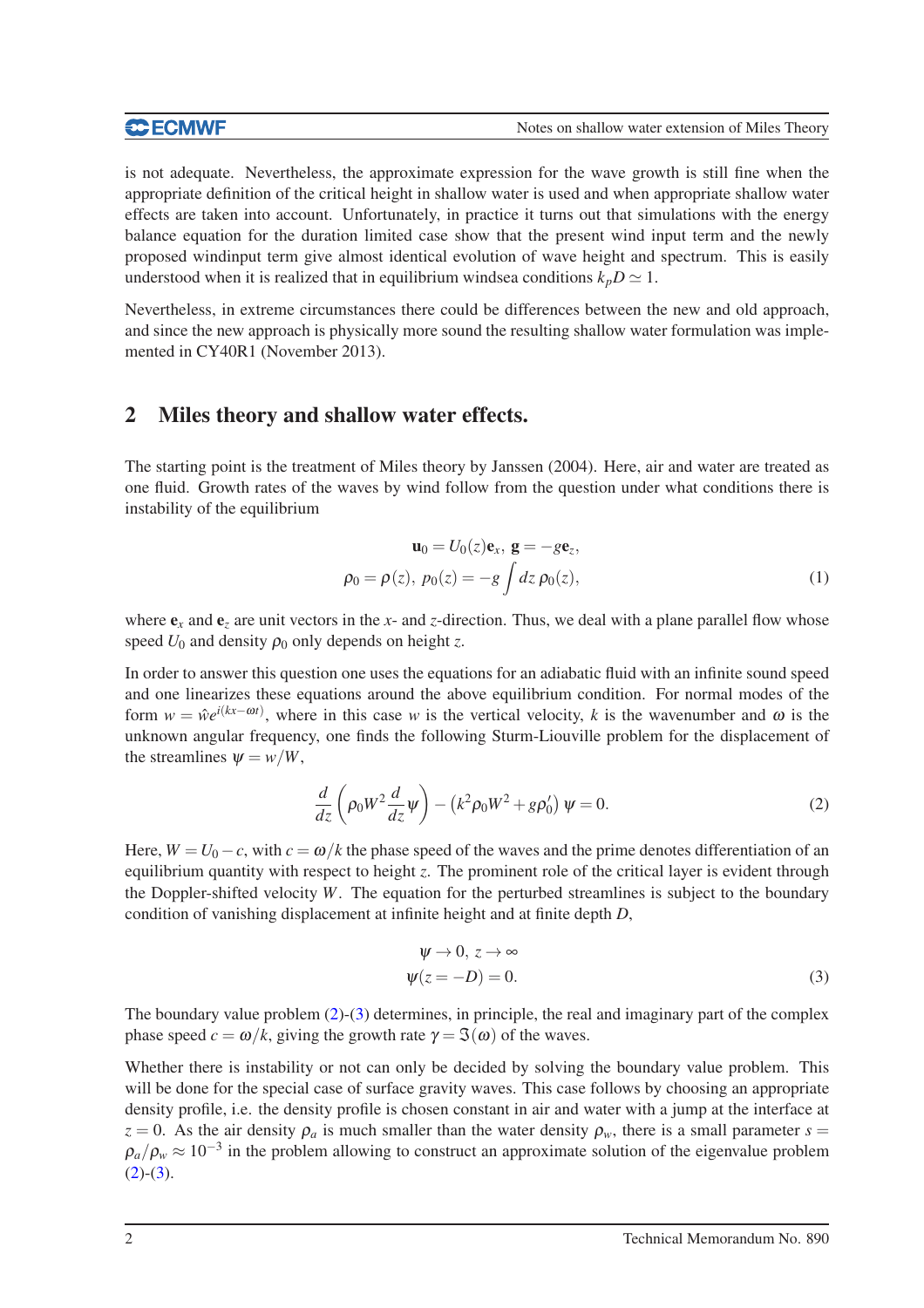Notes on shallow water extension of Miles Theory

In water we assume that effects of the current may be neglected and that the water density is a constant, hence [\(2\)](#page-3-0) becomes for  $z < 0$ 

$$
\frac{d^2}{dz^2}\psi_w = k^2\psi_w,\tag{4}
$$

and with the boundary condition  $\psi(z = -D) = 0$  the solution becomes

<span id="page-4-0"></span>
$$
\psi_w = \psi_0 \frac{\sinh k(z+D)}{\sinh kD},\tag{5}
$$

where  $\psi_0$  is arbitrary. At the air-sea interface the boundary condition is now that  $\psi$  be continuous. The second condition follows from an integration of [\(2\)](#page-3-0) from just below the surface,  $z = -0$ , to just above the surface,  $z = +0$ . Note that at  $z = 0$  the density profile shows a jump so that  $\rho'_0 = (\rho_a - \rho_w)\delta(z)$  where  $\delta(z)$  is the Dirac delta function. The result is

$$
\rho_0 W^2 \frac{d}{dz} \psi \Big|_{-0}^{+0} = \int_{-0}^{+0} dz \, \left[ \rho_0 k^2 W^2 + g \rho'_0 \right] \psi. \tag{6}
$$

Since in the limit only the integral involving  $\rho'_0$  gives a contribution, we obtain, using [\(5\)](#page-4-0), the following dispersion relation for the phase speed of the waves

<span id="page-4-1"></span>
$$
\frac{c^2}{c_0^2} = \frac{(1-s)}{1 - sZ\psi_a'(0)/k}, \ s = \frac{\rho_a}{\rho_w}, \ Z = \frac{\omega_0^2}{gk}, \tag{7}
$$

with  $\omega_0^2 = gk \tanh kD$  the dispersion relation for free gravity waves in shallow water while  $c_0$  is the corresponding phase speed of the waves. Furthermore, without loss of generality, we have taken the amplitude  $\psi_0 = 1$  as we are dealing with a linear problem. Once the vertical gradient of the displacement of the streamlines in the air (i.e.  $\psi_a'(0)$ ) is known we can establish the growth rate of the waves. This follows in principle from the application of  $(2)-(3)$  $(2)-(3)$  to the air. Taking a constant air density one finds for  $\psi_a$  the simplified problem

<span id="page-4-2"></span>
$$
\frac{d}{dz} \left( W^2 \frac{d}{dz} \psi_a \right) = k^2 W^2 \psi_a,
$$
  

$$
\psi_a(0) = 1;
$$
  

$$
\psi_a \to 0, z \to \infty.
$$
 (8)

Here,  $W = U_0(z) - c$  is still unknown as *c* follows from Eq. [\(7\)](#page-4-1), which shows that the phase speed *c* depends on the solution <sup>ψ</sup>*<sup>a</sup>* but this dependence is weak as the density ratio *s* is small. In other words, in the absence of air the usual dispersion relation for free gravity waves, i.e.  $c^2 = c_0^2$ , follows. The effect of air on the surface gravity waves is small since *s* ≪ 1 and therefore the dispersion relation can be solved in an approximate manner with the result

$$
c = c_0 + sc_1 + \dots,\tag{9}
$$

with  $c_0^2 = g \tanh kD/k$  and  $c_1 = \frac{1}{2}$  $\frac{1}{2}c_0(Z\psi_a'/k-1)$ . As a result, the problem [\(8\)](#page-4-2) now reduces to

<span id="page-4-3"></span>
$$
\frac{d}{dz} \left( W_0^2 \frac{d}{dz} \psi_a \right) = k^2 W_0^2 \psi_a,
$$
  

$$
\psi_a(0) = 1,
$$
  

$$
\psi_a \to 0, z \to \infty.
$$
 (10)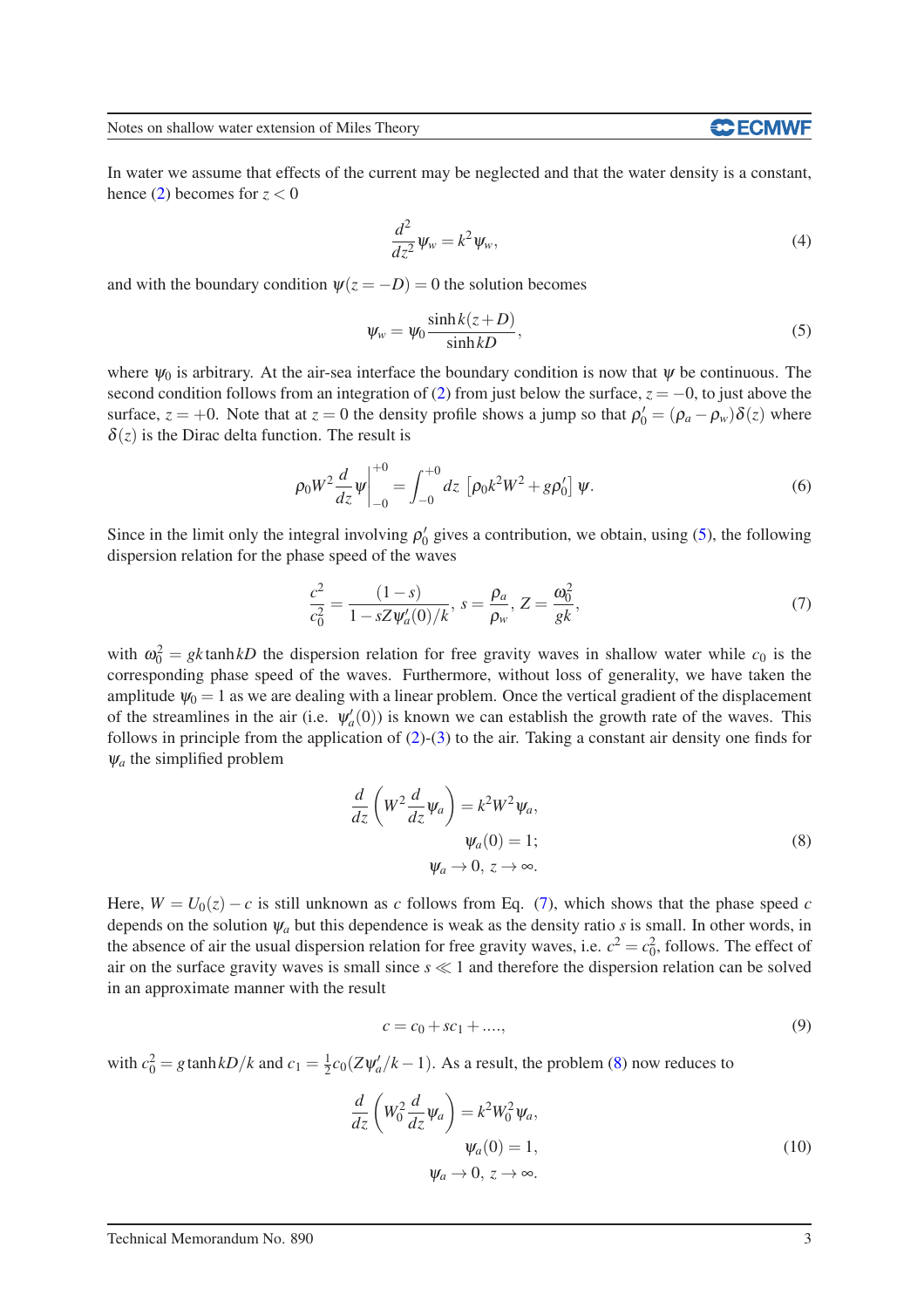where  $W_0 = U_0 - c_0$  is now known, and as a consequence the solution to the differential equation is simplified considerably. However, the limit of vanishing  $c_1$  in the expression for the Doppler-shifted velocity has to be taking with care, in particular when integrating expressions involving the inverse of *W*0. This is discussed in more detail in Janssen (2004), and as a rule, for growing solutions, the integration contour needs to be indented below the singularity. In addition, we now have an explicit expression for the growth rate  $\gamma_a$  of the amplitude of the waves. With  $\Im$  the imaginary part we find

<span id="page-5-0"></span>
$$
\frac{\gamma_a}{\omega_0} = s \mathfrak{S}\left(\frac{c_1}{c_0}\right) = \frac{sZ(kD)}{2k} \mathfrak{S}(\psi_a') = \frac{sZ(kD)}{4k} \mathscr{W}(\psi_a, \psi_a^*)\Big|_{z=0}
$$
\n(11)

where the Wronskian  $\mathscr W$  is given by

$$
\mathscr{W}(\psi_a, \psi_a^*) = -i \left( \psi_a' \psi_a^* - \psi_a \psi_a'^* \right). \tag{12}
$$

As discussed in Janssen (2004) the Wronskian has a physical interpretation as it is directly connected to the wave-induced stress  $\tau_w$ ,

$$
\tau_w = -\langle \delta u \delta w \rangle = -\frac{i}{k} \left( w^* w' - w w'^* \right) = \frac{W^2}{k} \mathcal{W}(\psi_a, \psi_a^*).
$$
 (13)

In summary, in order to obtain the growthrate of waves by wind one needs to solve the boundary value problem [\(10\)](#page-4-3) and then  $\psi'_a$  is used in [\(11\)](#page-5-0) which then immediately gives the growthrate  $\gamma_a$ . Before in the next Section two possible methods of solving the differential equation [\(10\)](#page-4-3) are discussed, we mention here that shallow water effects enter the problem in two ways. The first one is through the factor  $Z =$  $\omega_0^2/gk$  in the expression for the growth rate. Clearly, when *Z* is smaller than 1 there are deviations from the deep-water dispersion relation. In fact, in the shallow water limit  $kD \rightarrow 0$  one finds that  $Z \rightarrow kD$ . Hence, for shallow water waves the growthrate of the waves by wind is expected to become small, provided the displacement of the streamlines in air remains finite in the shallow water limit.

Shallow water effects also occur through the Doppler-shifted velocity  $W_0 = U_0 - c_0$ . Whilst in deep water the phase speed is ever increasing with decreasing wavenumber, in sharp contrast to this, in shallow water the phase speed  $c_0$  reaches a maximum given by  $c_0^{max} = \sqrt{gD}$  for very long waves. This will have a pronounced impact on the magnitude of the critical height and on the growth rate, which will increase as explained in the next Section. However, combining now the two effects it turns out that the depth dependence of *Z* is overwhelming with the result that for the same wavenumber the growthrate of shallow water waves is smaller than the corresponding growth rate for deep water, while in the limit of shallow water waves the growth rate vanishes. This will be discussed in more detail in the next section.

### 3 Numerical and analytical solution.

Before we present numerical and analytical results, it is remarked that it is rather common to use the vertical component of the wave-induced velocity instead of the displacement of the streamlines  $\psi \sim$ *w*/*W*. In terms of the normalised vertical velocity  $\chi = w/w(0)$ , the eigenvalue problem [\(10\)](#page-4-3) becomes

<span id="page-5-1"></span>
$$
W_0 \left(\frac{d^2}{dz^2} - k^2\right) \chi = W_0'' \chi,
$$
  
\n
$$
\chi(0) = 1,
$$
  
\n
$$
\chi \to 0, z \to \infty.
$$
\n(14)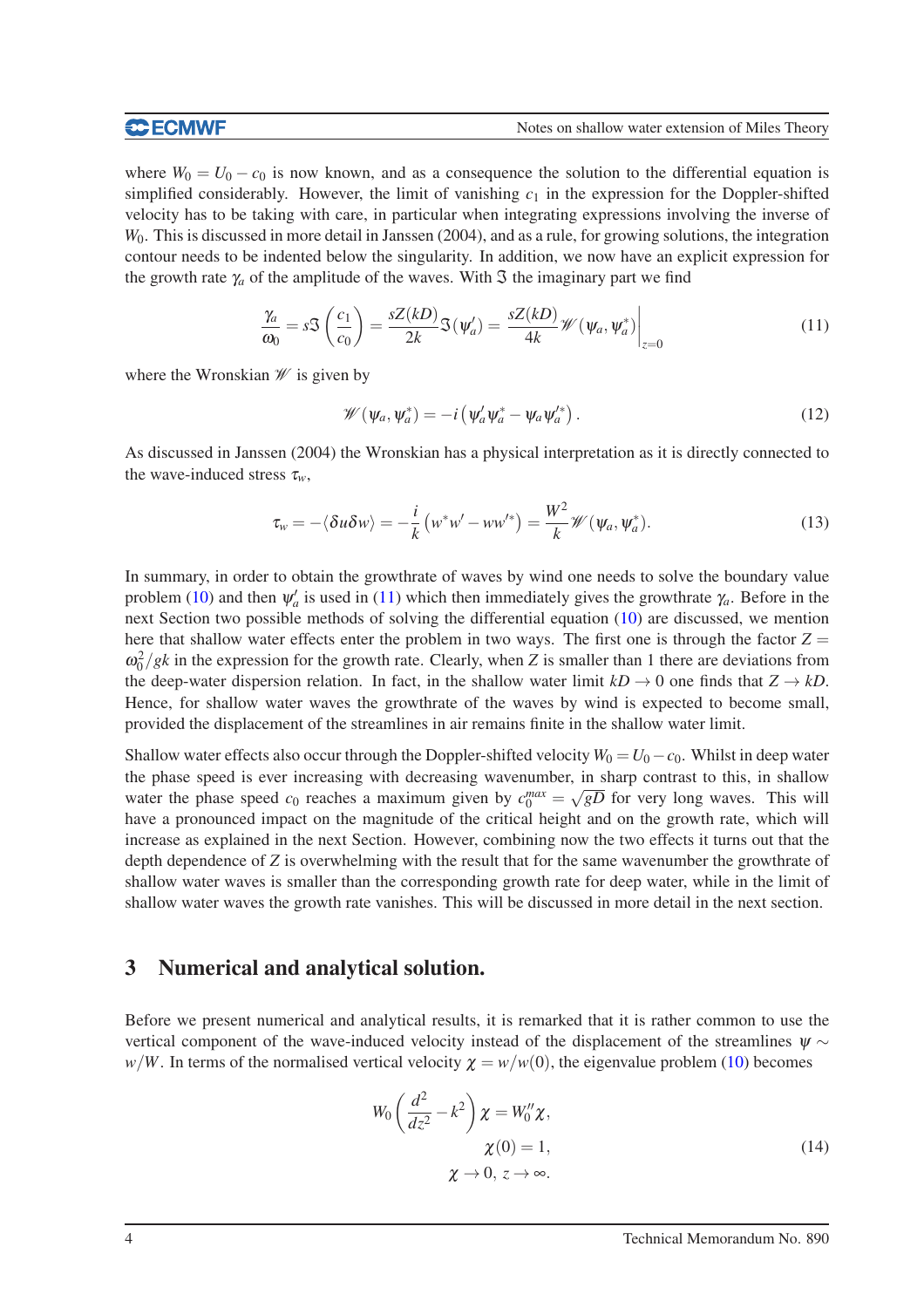Notes on shallow water extension of Miles Theory

and the growth rate of the wave is given by

<span id="page-6-4"></span>
$$
\frac{\gamma_a}{s\omega_0} = \frac{Z(kD)}{4k} \mathscr{W}(\chi, \chi^*) \bigg|_{z=0},\tag{15}
$$

where the Wronskian is now given by  $\mathcal{W} = -i(\chi' \chi^* - \chi \chi'^*)$ .

Regarding [\(14\)](#page-5-1) we remark that the differential equation, known as the Rayleigh equation, has a singularity at  $W_0 = U_0 - c_0 = 0$ . Since  $W_0 = 0$  defines the critical height  $z_c$  (i.e. the height where the phase speed of the wave matches the wind speed) it is now clear that the resonance at the critical height plays a special role in the problem of wind-wave generation. The role of the critical height becomes even clearer when the Wronskian  $W$  is evaluated. By means of the Rayleigh equation it may be shown that the Wronskian is independent of height except at the critical height where it may show a jump. Explicitely one finds that for  $z > z_c$  the Wronskian vanishes while for  $z < z_c$  one finds

$$
\mathscr{W} = -2\pi \frac{W''_{0c}}{|W'_{0c}|} | \chi_c |^2,
$$

and therefore the growth rate of the waves becomes

<span id="page-6-0"></span>
$$
\frac{\gamma_a}{s\omega_0} = -\frac{\pi Z(kD)}{2k} \frac{W''_{0c}}{|W'_{0c}|} | \chi_c |^2.
$$
 (16)

This is Miles' classical result for the growth of surface gravity waves due to shear flow. From [\(16\)](#page-6-0) we obtain the well-known result that only those waves are unstable for which the curvature  $W_0'' = U_0''$  of the wind profile at the critical height is negative. This is the case, for example, for a logarithmic profile. Therefore, the critical height  $z_c$  plays a key role in the problem of the generation of ocean waves by wind as the air at *z<sup>c</sup>* height enjoys a resonant interaction with the gravity wave with phase speed *c*.

In order to solve the boundary value problem [\(14\)](#page-5-1), we finally have to specify the shape of the wind profile. In case of neutrally stable conditions (no density stratification by heat and moisture) the wind profile has a logarithmic height dependence. Hence,

<span id="page-6-2"></span>
$$
U_0(z) = \frac{u_*}{\kappa} \log(1 + z/z_0),\tag{17}
$$

which follows from the condition that the momentum flux in the surface layer is a constant for steady conditions. Recall that  $\kappa = 0.40$  is the von Kármán constant which is supposed to be a universal constant, the friction velocity  $u_*$  is a measure for the momentum flux in the surface layer and the roughness length  $z_0$  is a parameter which reflects the momentum loss at the sea surface. It is given by the Charnock relation

<span id="page-6-3"></span>
$$
z_0 = \alpha_{\rm CH} u_*^2 / g,\tag{18}
$$

with  $\alpha_{\text{CH}}$  the Charnock parameter. Although in the present linear treatment it is assumed that the Charnock parameter  $\alpha_{\text{CH}}$  is a constant <sup>[1](#page-6-1)</sup>, there are arguments why  $\alpha_{\text{CH}}$  is not a constant but depends on the sea state.

For given wind profile [\(17\)](#page-6-2) the boundary value problem [\(14\)](#page-5-1) may now be solved. Originally, Miles (1957) applied a variational approach to obtain an approximate solution. However, when compared to the numerical results of Conte and Miles (1959) this approximation gave growth rates which were too large by a factor of three. Prompted by asymptotic matching results of van Duin and Janssen (1992), Miles (1993) revisited this problem and realized that the overestimation was caused by the neglect of

<span id="page-6-1"></span><sup>&</sup>lt;sup>1</sup>we take  $\alpha_{\text{CH}} = 0.0144$ , because this was the typical value in the bight of Abaco experiment of Snyder *et al.* (1981).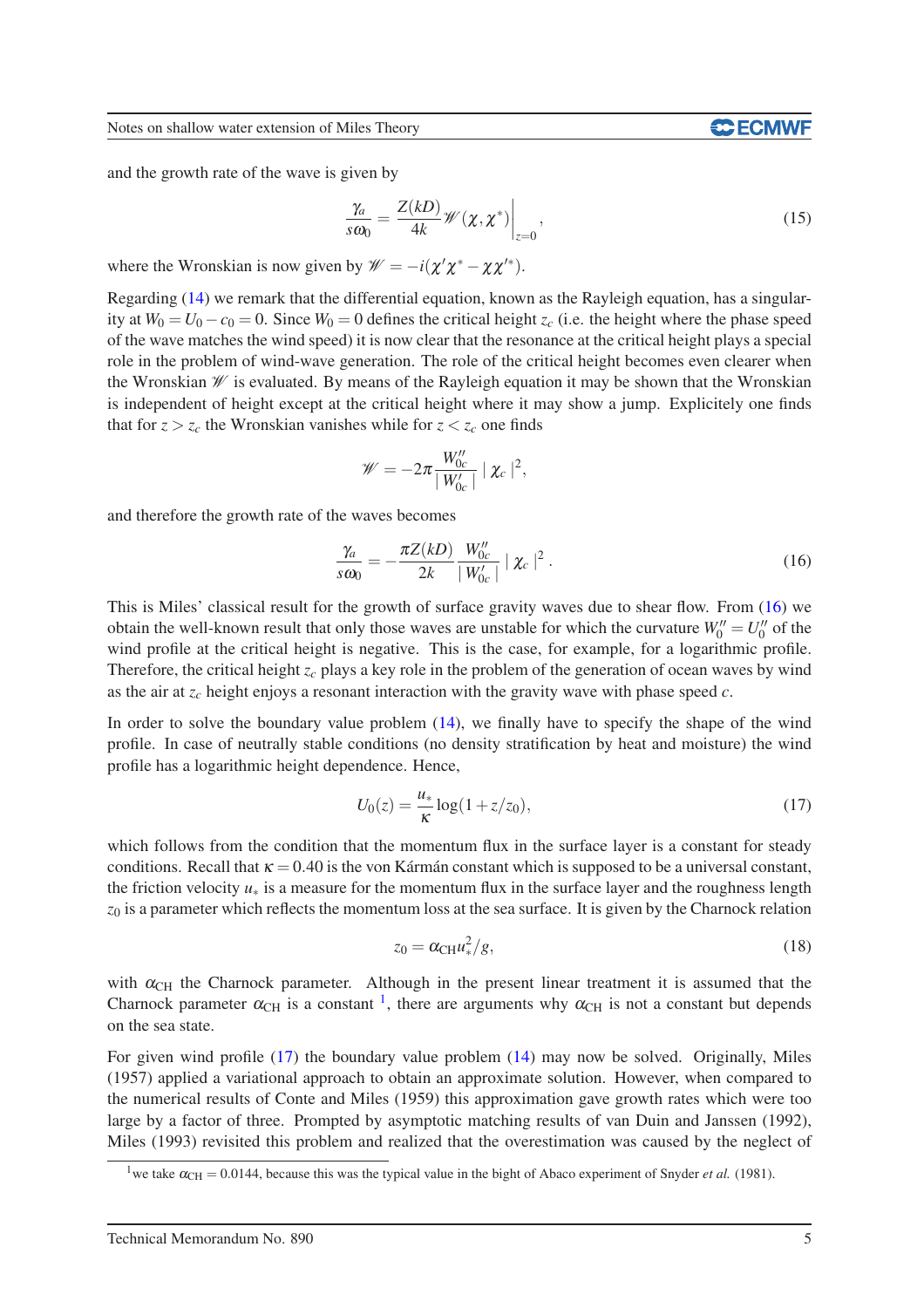some higher order terms. The improved approximation gave good agreement with Conte and Miles (1959). However, the approximation of Miles (1993) is formally only valid for 'slow' waves which have a small critical height. This will be illustrated by comparing the results of the Miles approximation with the numerical results. Furthermore, we study shallow water effects on the growth rate of the waves by wind and we extend the range of validity of the Miles' approximation towards shallow water.

### 3.1 numerical results.

Before we discuss the numerical results of the growth rate, dimensionless quantities are introduced in order to see which parameters determine the problem. This scaling behaviour can be achieved in several manners and we discuss two of them, one in the context of the numerical solution and one in the context of the approximate solution.

Since we are dealing with gravity waves it is natural to use the acceleration of gravity *g* as a basic scaling quantity. Judging from the equilibrium form of the wind profile [\(17\)](#page-6-2) the other basic scaling quantity is the friction velocity *u*∗. Thus, we scale velocities with *u*<sup>∗</sup> and in agreement with the Charnock relation [\(18\)](#page-6-3) lengths scale with  $u^2$ /*g*, hence

$$
z_* = gz/u_*^2, z_{0*} = gz_0/u_*^2, D_* = gD/u_*^2
$$
  

$$
c_* = c/u_*, U_{0*} = U_0/u_*,
$$
 (19a)

while the dimensionless wavenumber becomes

$$
k_* = ku_*^2/g.
$$
\n<sup>(19b)</sup>

As a consequence, the boundary value problem [\(14\)](#page-5-1) has in terms of these dimensionless quantities the same form, while from [\(17\)](#page-6-2)- [\(18\)](#page-6-3) the dimensionless wind profile becomes

$$
U_{0*} = \frac{1}{\kappa} \log(1 + \frac{z_*}{z_{0*}}). \tag{20}
$$

For a given wave characterized by its dimensionless phase speed *c*<sup>∗</sup> we can solve for the dimensionless growth rate  $\gamma/\omega_0$  of the energy of the waves, which is twice the growth rate of the amplitude of the waves,

<span id="page-7-0"></span>
$$
\gamma/\omega_0 = 2\gamma_a/\omega_0. \tag{21}
$$

The dimensionless growth rate depends in general on the dimensionless phase speed *c*<sup>∗</sup> and on two dimensionless parameters, namely the dimensionless roughness length *z*0<sup>∗</sup> and the dimensionless depth parameter  $D_{*}$ . However, remarkably, with Charnock's relation we have  $z_{0*} = \alpha_{CH}$  which for the moment is regarded as a constant, independent of *u*<sup>∗</sup> and of sea state. Therefore, for a neutrally stable airflow with a logarithmic wind profile, the growth rate  $\gamma/\omega_0$  only depends on  $c_*$  and on the parameter  $D_*$ .

Following scaling arguments of Miles (1957) the growth rate of the waves can be written in the general form

$$
\gamma/\omega_0 = s\beta \frac{u_*^2}{c^2},\tag{22}
$$

where  $\beta$  is the so-called Miles parameter. In Fig. [1](#page-8-0) a plot is shown of the Miles parameter as function of the dimensionless phase speed  $c/u_*$  for the deep water case ( $D_* = 30,000$ ) and a shallow water case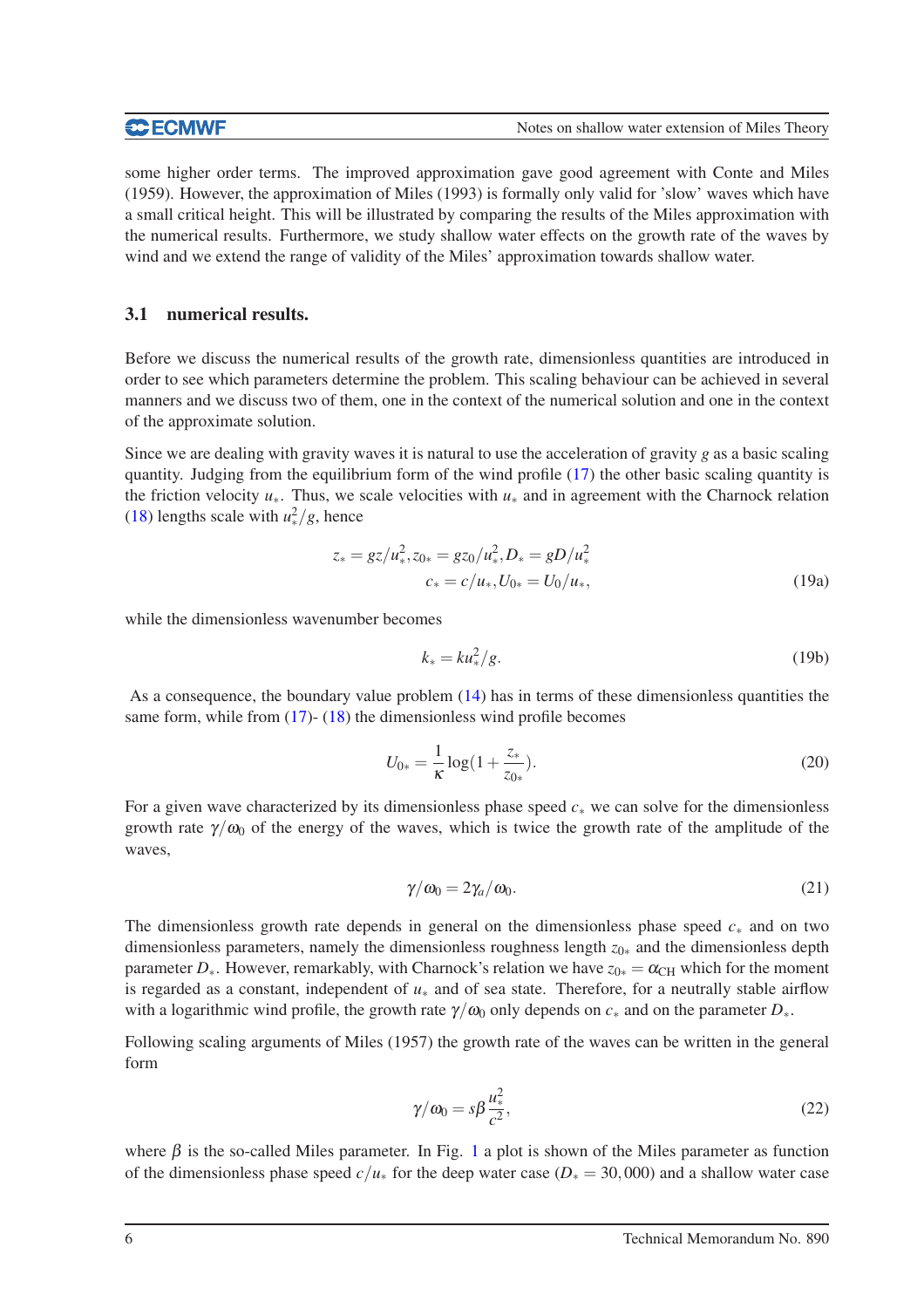

<span id="page-8-0"></span>*Figure 1: The Miles' parameter* β *as function of the dimensionless phase speed c*/*u*<sup>∗</sup> *for a Charnock parameter* of  $\alpha_{\text{CH}} = 0.0144$ . Shown are the deep water case and a shallow water case with  $gD/u_*^2 = 300$ . Finally, also the *result of a calculation is shown where the factor*  $Z = \omega^2/(gk)$  *is set to one.* 

with  $D<sub>∗</sub> = 300$ . The growth rate  $\gamma$  is obtained using Eq. [\(16\)](#page-6-0) and [\(21\)](#page-7-0), where the vertical velocity at the critical height is obtained from the Rayleigh equation [\(14\)](#page-5-1) using the method of Conte and Miles (1957). For further comments see Janssen (2004). From the comparison between the deep and shallow water case it is evident that shallow water waves have a reduced energy input by wind. It should also be clear that in shallow water the dimensionless phase speed is limited by depth. In fact,  $c_*^{max} = \sqrt{D_*} \approx 17.32$ and for this reason the shallow water curve stops at that dimensionless phase speed.

It is of interest to try to understand why the growth rate of the waves reduces so dramatically near the limiting phase speed. For this reason, we repeated the calculation for the growth rate where we set  $Z = 1$ in the expression for  $\gamma$  and we only retained shallow water effects in the Rayleigh equation. In that case for shallow water waves the growth rate increases somewhat compared to the deep water case. Therefore, it is concluded that the main reason for the dramatic reduction of the growth rate of waves by wind is the introduction of the Z-factor in Eq. [\(16\)](#page-6-0). A deeper explanation of all this will be given in the next subsection after the analytical approach has been discussed.

# 3.2 Analytical approach.

In order to introduce a method to obtain an approximate solution of the Rayleigh equation we perform here a slightly different scaling transformation which will give a considerable simplification in particular when one wishes to understand the results. To that end we scale the height variable with the wave number *k* and we shift the origin of the vertical coordinate by an amount of the dimensionless roughness,  $y_0 = kz_0$ ,

$$
y = k(z + z_0)
$$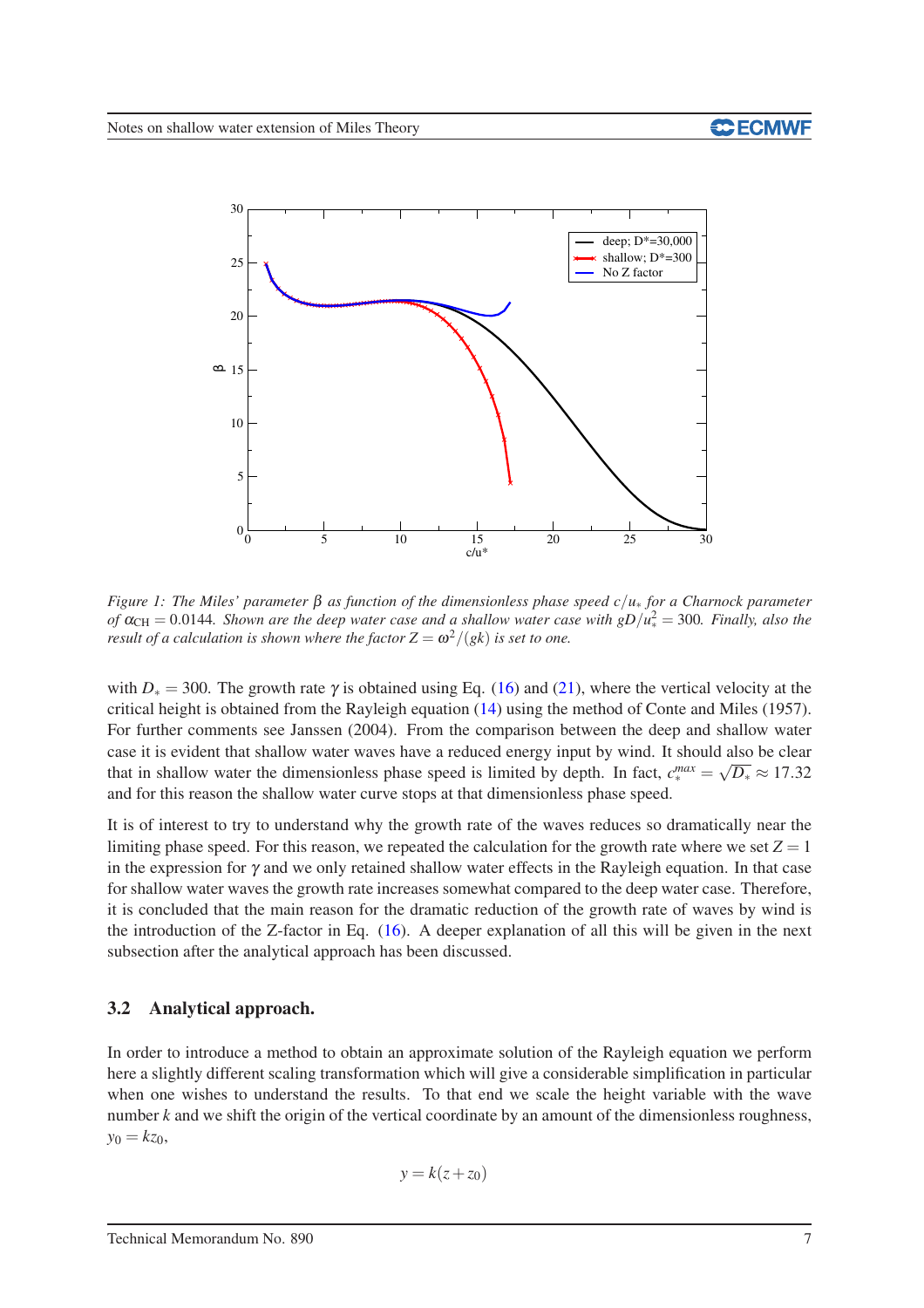#### **CCECMWF**

and the boundary value problem [\(14\)](#page-5-1) becomes

<span id="page-9-3"></span>
$$
W\left(\frac{d^2}{dy^2} - 1\right)\chi = W''\chi,
$$
  
\n
$$
\chi(y_0) = 1,
$$
  
\n
$$
\chi \to 0, \ y \to \infty.
$$
\n(23)

where the prime now denotes differentiation of an equilibrium quantity with respect to *y*. Here,  $W =$  $U_0(y) - c_0$  with wind profile

<span id="page-9-4"></span>
$$
U_0 = \frac{u_*}{\kappa} \log(\frac{y}{y_0}),\tag{24}
$$

and, as can be seen the choice of vertical coordinate *y* simplifies the wind profile. The growth rate given in Eq. [\(16\)](#page-6-0) then becomes

$$
\frac{\gamma}{s\omega_0} = -\pi Z(kD) \frac{W_c''}{|W_c'|} | \chi_c |^2.
$$

Finally, for a logarithmic wind profile the dimensionless critical height  $\mu = y_c$  follows from the condition  $U_0(\mu) = c_0$  and is given by the expression

<span id="page-9-2"></span>
$$
\mu = y_c = y_0 e^{\kappa c/u_*}.\tag{25}
$$

We need to study the properties of the above expression for  $\mu$  in order to understand the differences between deep and shallow water waves.

An alternative expression for the growthrate follows from Eq. [\(15\)](#page-6-4). In terms of the present vertical coordinate *y* one finds

<span id="page-9-1"></span>
$$
\frac{\gamma}{s\omega_0} = \frac{Z(kD)}{2} \mathscr{W}(\chi, \chi^*) \bigg|_{y=y_0},\tag{26}
$$

with

$$
\mathscr{W}(\chi,\chi^*) = -i\left(\chi^*\frac{d\chi}{dy} - \chi\frac{d\chi^*}{dy}\right)
$$

The last form is more convenient for the present analysis.

In order to obtain the growth rate  $\gamma$  we have to solve for the Rayleigh equation, but with a logarithmic wind profile this cannot be done exactly. Nevertheless, approximate solutions may be found. For example, for large *y* one may ignore the curvature term so that to a good approximation it is found that

$$
\left(\frac{d^2}{dy^2} - 1\right)\chi \approx 0\tag{27}
$$

and for the boundary condition of vanishing  $\chi$  at infinity the so-called outer solution becomes

<span id="page-9-0"></span>
$$
\chi \approx A e^{-y}, \, y \to \infty,\tag{28}
$$

where *A* is an unknown constant. On the other hand, for small *y* the second term in the Rayleigh equation may be ignored hence

$$
W\frac{d^2}{dy^2}\chi - \chi \frac{d^2}{dy^2}W = 0,
$$
\n(29)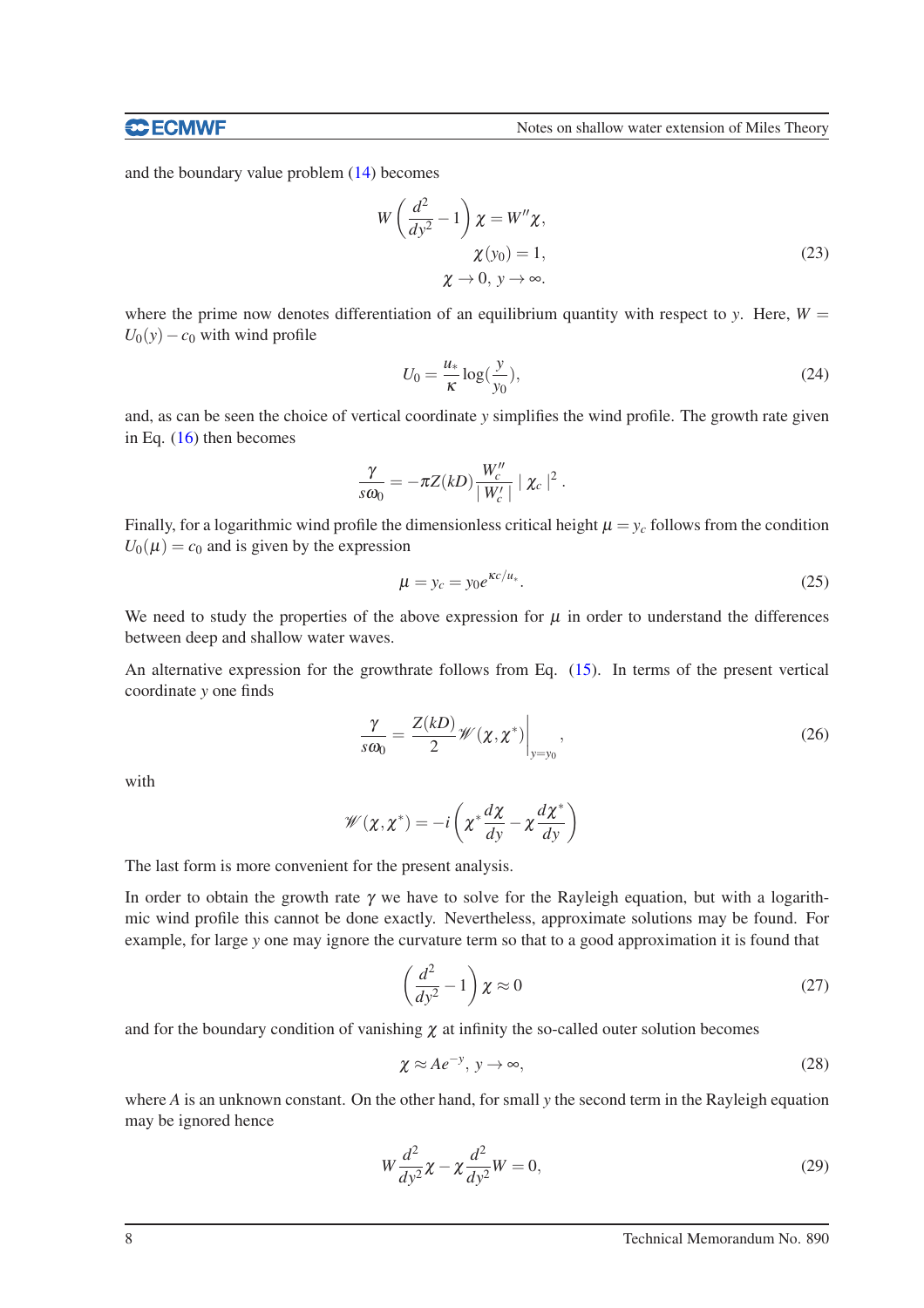Notes on shallow water extension of Miles Theory

which has the general solution

<span id="page-10-0"></span>
$$
\chi \approx aW \left( 1 + b \int_{y_0}^{y} \frac{d\eta}{W^2(\eta)} \right),\tag{30}
$$

where *a* and *b* are obtained from the boundary conditions. The above solution which holds for small *y* is called the inner solution. Then, the constant *a* immediately follows from the boundary condition  $\chi(y_0) = 1$ , hence  $a = 1/W(y_0)$ . However, it is not straightforward to determine the constant *b* from the boundary condition at infinity. One reason is that the solution [\(30\)](#page-10-0) is only valid for small *y*, while the solution [\(28\)](#page-9-0) is valid for large *y*. Another reason is that formally the second independent solution of [\(30\)](#page-10-0) has a singularity and a branch cut needs to be introduced in order to make it single-valued.

In the Appendix it is shown how by means of the method of asymptotic matching the parameter *b* may be obtained. Basically, the small *y* limit of the outer solution [\(28\)](#page-9-0) is matched to the large *y* limit of the inner solution [\(30\)](#page-10-0) resulting in algebraic equations for *A*, *a* and *b*. As a result one finds

<span id="page-10-1"></span>
$$
b = -\frac{u_*^2}{\kappa^2} \log^2 \left(\frac{y_c}{\lambda}\right) \frac{1}{1+i\Gamma},\tag{31}
$$

where

$$
\Gamma = \pi y_c \log^2 \left( \frac{y_c}{\lambda} \right), \text{ and } \lambda = \frac{1}{2} e^{-\gamma_E} \approx 0.281,
$$
\n(32)

with  $\gamma_E = 0.5771$  Euler's constant.

It is emphasized that this solution has a restricted validity because it is assumed that the inner region, with  $y = \mathcal{O}(y_c)$ , and outer region, with  $y = \mathcal{O}(1)$ , are distinct. This can only be achieved if  $y_c \ll 1$ . In deep water, therefore, where  $y_c$  increases for increasing phase speed the above approximation is expected to fail. In shallow water where there is a limiting phase speed this needs not to be the case and the above solution with *b* given by Eq.  $(31)$  works remarkably well as will be seen in a moment.

Now, in order to evaluate the growth rate the Wronskian  $\mathcal W$  is required. Using Eq. [\(30\)](#page-10-0) one finds

<span id="page-10-2"></span>
$$
\mathcal{W} = \frac{2\pi}{\kappa^2} y_c \log^4 \left(\frac{y_c}{\lambda}\right) \frac{u_*^2}{c^2}
$$
 (33)

and the analytical expression for the growth rate follows at once by substituting  $(33)$  into  $(26)$ ,

<span id="page-10-3"></span>
$$
\gamma/\omega_0 = s\beta \frac{u_*^2}{c^2}, \ \beta = \frac{\pi}{\kappa^2} Z(kD) y_c \log^4\left(\frac{y_c}{\lambda}\right), y_c \le \lambda. \tag{34}
$$

In deep water this result agrees with Miles (1993).

Let us compare the analytical approximation with the numerical results for deep and shallow water. In Fig. [2](#page-11-0) the Miles' parameter  $\beta$  is plotted as function of the dimensionless phase speed  $c/u_*$  for a Charnock parameter of  $\alpha_{\text{CH}} = 0.0144$ . Shown are numerical results for the deep water case and a shallow water case with  $gD/u_*^2 = 300$ . For comparison corresponding results using the analytical approach, Eq. [\(34\)](#page-10-3) are show as well. Considering the deep water case first, it is clear that the analytical result [\(34\)](#page-10-3) is a fair approximation to the numerical results  $2$  for the slow waves, but for the fast, long waves, which have a dimensionless critical height of the order 1, the analytical result clearly fails. On the other hand, in shallow water, the agreement between numerical results and [\(34\)](#page-10-3) is much more impressive.

<span id="page-10-4"></span> $2$ in particular realizing that the original approximation by Miles (1957) was off by a factor of 3. The present improvement is entirely caused by the factor  $\lambda$  in the log term of [\(34\)](#page-10-3). The  $\lambda$  factor follows from higher order matching as explained in detail in the Appendix.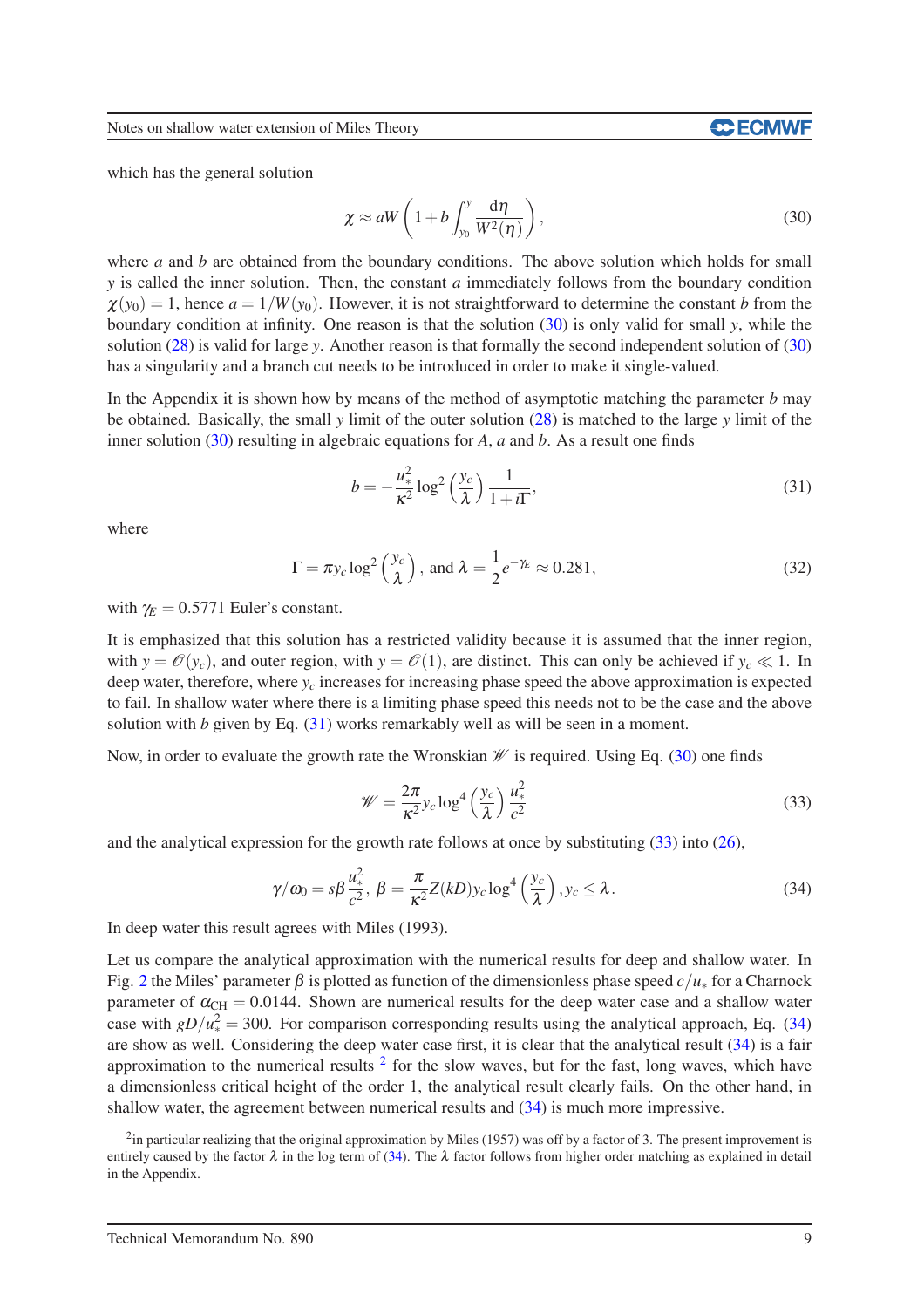

<span id="page-11-0"></span>*Figure 2: The Miles' parameter* β *as function of the dimensionless phase speed c*/*u*<sup>∗</sup> *for a Charnock parameter of*  $\alpha_{\text{CH}} = 0.0144$ . Shown are numerical results for the deep water case and a shallow water case with  $gD/u_*^2 = 300$ . *For comparison corresponding results using the analytical approach, Eq. [\(34\)](#page-10-3) are show as well.*

In order to appreciate this point somewhat better it is important to realize that according to [\(34\)](#page-10-3) the Miles parameter only depends on two parameters, namely dimensionless depth and the dimensionless critical height *y<sub>c</sub>*. Disregarding the Z-factor for the moment it is of interest therefore to study the different behaviours of the critical height for deep and shallow water waves. The critical height follows from Eq. [\(25\)](#page-9-2) and is given by the expression

$$
y_c = k z_0 e^{\kappa c/u_*}.
$$

While for deep water waves the critical height increases almost exponentially when the waves get longer, in sharp contrast, for shallow water waves the critical height remains finite in the long wave limit and even vanishes as the phase speed approaches *c max* max. As the analytical approximation is valid for small dimensionless critical height  $y_c$  it should be clear now that in shallow water [\(34\)](#page-10-3) is a fair approximation to the numerical results even for the long waves. Now including the Z-factor and realizing that in practice the dependence of the Miles'parameter on the critical height is fairly weak it is now evident that the Zfactor controls the behaviour of the Miles parameter for really shallow water waves.

# 4 Parametrizing the wind input term including shallow water effects.

Here, I describe my efforts to obtain a simple parametrization of the wind input source function using the analytical approximation of Miles critical layer theory (see Eq. [\(34\)](#page-10-3)). This parametrization should incorporate the dependence of the growth rate on the dimensionless phase speed, the dimensionless roughness length and the dimensionless depth. There are however a few problems with the analytical approach. Comparing numerical results with [\(34\)](#page-10-3) we have seen that for the long waves the asymptotic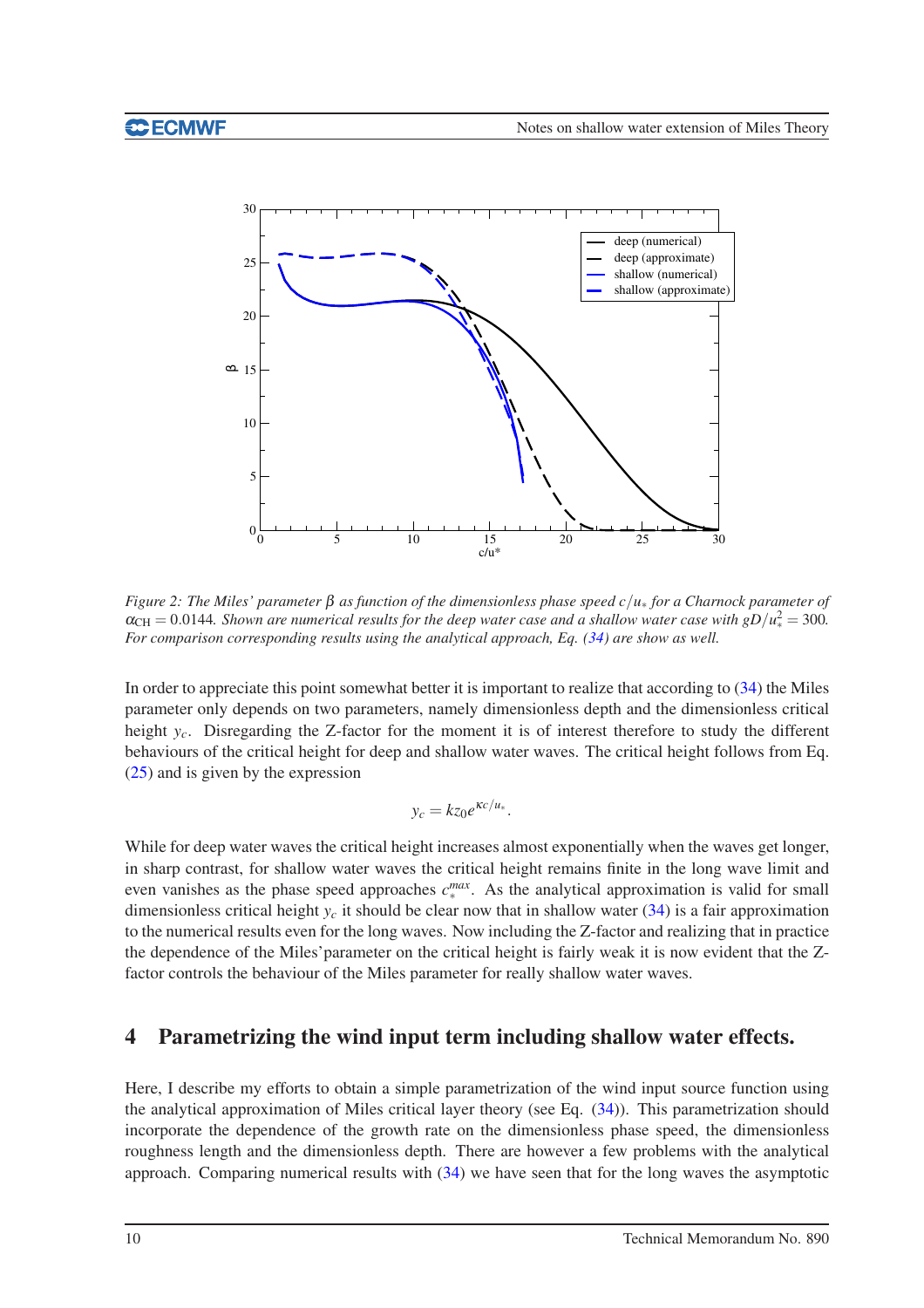

<span id="page-12-0"></span>*Figure 3: The Miles' parameter* β *as function of the dimensionless phase speed c*/*u*<sup>∗</sup> *for a Charnock parameter of*  $\alpha_{\text{CH}} = 0.0144$ . Shown are numerical results using Miles theory, from analytical approach with adjusted coeffi*cients, and two empirical fits, one based on Snyder et al. (1981) valid for fast waves, and one from Plant (1982), which is a simple constant*  $\beta = 26$ *, valid for slow waves c*/ $u_* < 12$ *.* 

result underestimates wave growth. Of course, it is even more important to compare with fits of the growthrate based on observations of wave growth by wind. Probably the most reliable empirical fit is from Snyder *et al.* (1981). This fit is a good approximation to the growthrate of the long waves. It reads

$$
\frac{\gamma}{\omega} = 0.25s \left( \frac{U_5}{c} - 1 \right) \tag{35}
$$

where  $U_5$  is the wind speed at 5 metre height. As in this note the friction velocity is the quantity which is assumed to be known, the wind speed  $U_5$  is obtained using the logarithmic profile [\(17\)](#page-6-2), where the Charnock parameter  $\alpha_{CH} = 0.0144$  so that for a friction velocity  $u_*$  of 0.2 m/s the drag coefficient is about 1.2410<sup>-3</sup>. This is in reasonable agreement with observed drag from the bight of Abaco experiment (Snyder *et al.*, 1981). The corresponding Miles parameter is plotted in Fig. [3](#page-12-0) and is a valid approximation to the observations for  $c/u_* > 10$ . For the short waves with  $c/u_* < 10$  I will use the empirical fit of Plant (1982), which is basically Eq. [\(34\)](#page-10-3) with  $\beta \approx 26$ . Now comparing the numerical results shown in Fig[.3](#page-12-0) with the emprical fits to the observations, it is clear that for the short waves Miles theory gives a good agreement with observation, but that in particular in the phase speed range  $12 < c/u_* < 30$  Miles critical layer theory underestimates observed growth somewhat.

For this reason we have rescaled parameters in the analytical formula by replacing  $\lambda = 0.281$  by  $\lambda = 1$ . and by replacing  $\pi$  by the factor 1.2. In addition, in the formula for the critical height, we have shifted  $u_*/c$  by a factor  $z_\alpha = 0.006$ . As a result the following parametrization of the growth rate in the wind input source function is suggested:

<span id="page-12-1"></span>
$$
\gamma/\omega_0 = s\beta \frac{u_*^2}{c^2}, \ \beta = \beta_{max}\kappa^2 Z(kD)y_c \log^4(y_c), y_c \le 1,\tag{36}
$$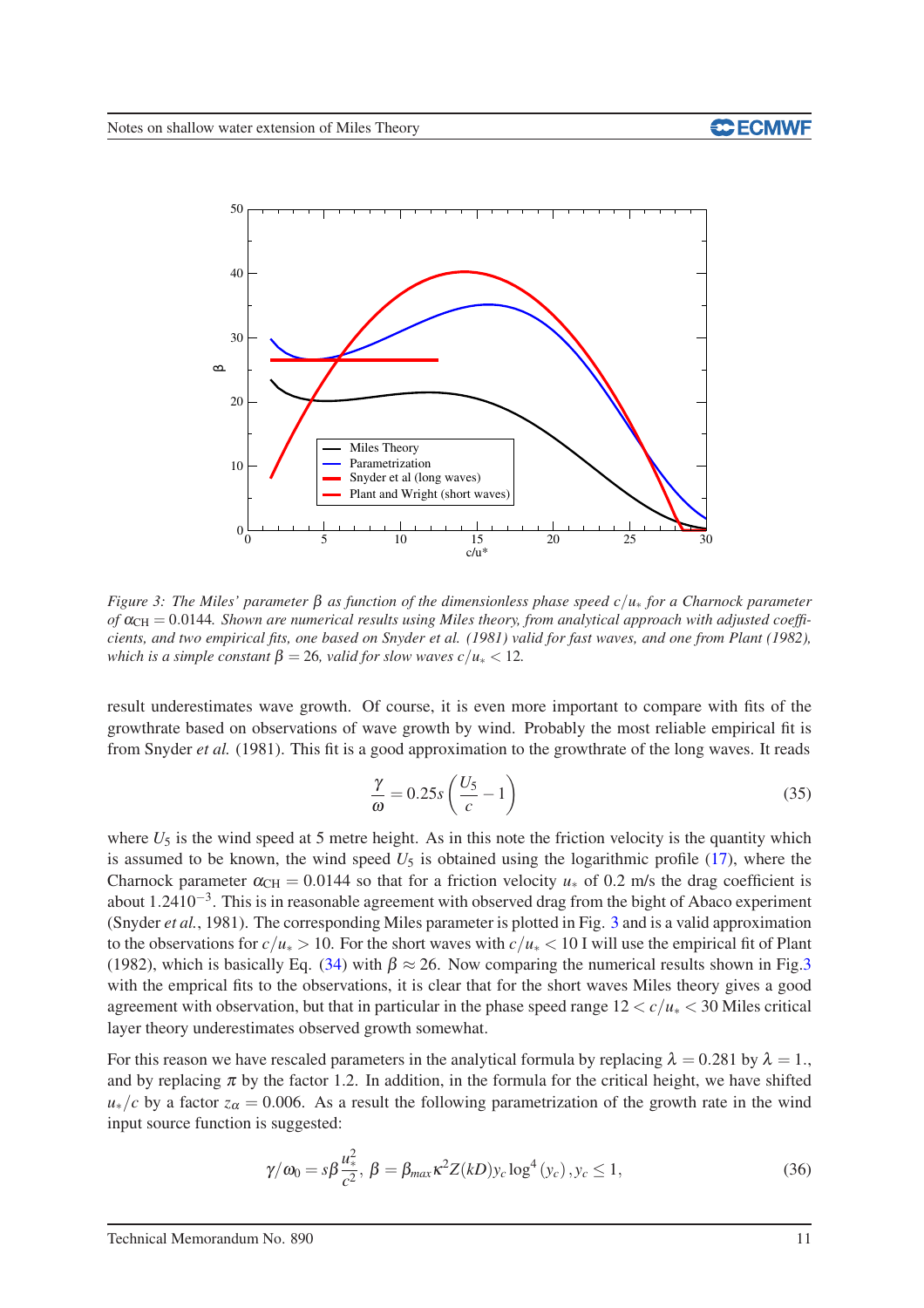

<span id="page-13-0"></span>*Figure 4: Significant wave height H<sup>S</sup> as function of duration for a constant wind of 18.45 m/s and a depth of 10 m. The black curve is for the 'new' wind input source function and the red curve is for the 'old wind input term.*

where

$$
\beta_{max} = 1.2, y_c = kz_0 e^{\kappa/x}, x = u_*/c + z_\alpha, z_\alpha = 0.006.
$$

The parametrization is shown in Fig. [3](#page-12-0) as well and a good agreement with the empirical fits is to be noted.

The above parametrization has been used since WAM cy4. However, in the first implementation a much higher value for  $z_\alpha$  was chosen, namely  $z_\alpha = 0.011$ . This value was chosen in order to have an amount of dissipation which was similar to the WAM cy3 model. But this choice gives, in comparison with observed wave growth, rise to too much low-frequency energy. This was also found in extensive verification efforts done by Jean Bidlot. It was therefore decided to reduce the wind input to the long waves by reducing  $z_{\alpha}$ from 0.011 to 0.008. As a consequence wave dissipation was reduced as well. This, as will be reported elsewhere, has given rise to considerable improvements in our ability to forecast signficant wave height and wave periods. Nevertheless, the parameter  $z_\alpha$  is still slightly too high, so more work in this direction is required.

# 5 Energy balance equation in shallow water.

As a final check I have run with my private version of the ECWAM model a shallow water case with the old and the new parametrization of the wind input source function. The run simulates duration-limited growth of a wind sea with a constant wind speed of 18.45 m/s in water of 10 m depth.

The 'old' parametrization of the wind source function is very similar to Eq. [\(36\)](#page-12-1) except the *Z*-factor is set to 1 while the critical height is regarded as a function of phase speed only, i.e. wave number is replaced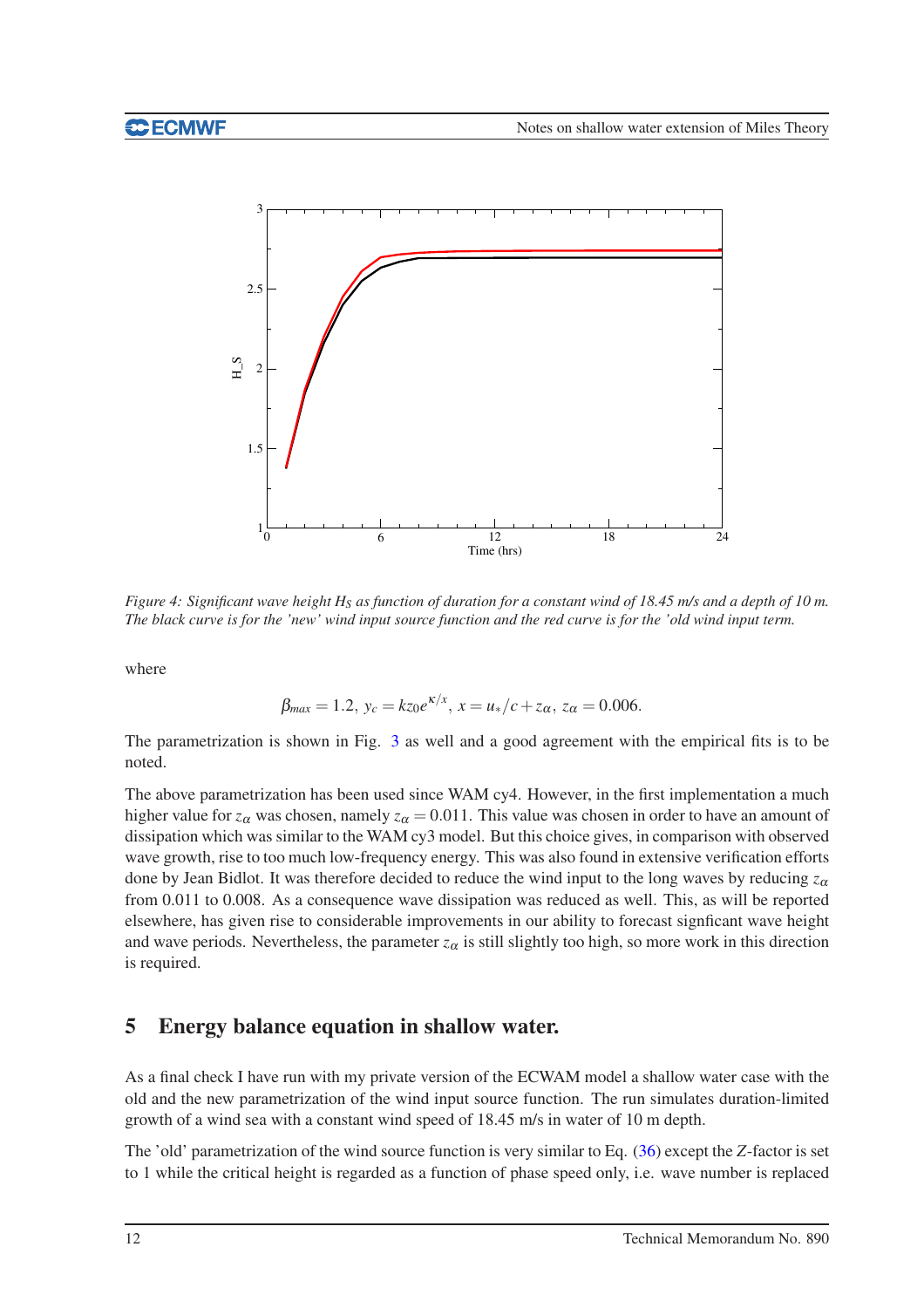# **C ECMWF**



<span id="page-14-0"></span>*Figure 5: Angular frequency spectrum after 24 hrs for 'new' (black curve) and 'old' (red curve) wind input source function.*

everywhere using the deep-water dispersion relation,

$$
y_c^{old} = \frac{g_{z0}}{c^2} e^{\kappa/x}, x = u_*/c + z_{\alpha}, z_{\alpha} = 0.008.
$$

In this fashion, plotted as function of the dimensionless phase speed  $c/u_*$ , the relative growth rates in deep and shallow water are identical. On the other hand, with the revision given in [\(36\)](#page-12-1), which agrees with what has been found in Figs. [1](#page-8-0) and [2,](#page-11-0) growth rates are considerably reduced for the long waves. It is therefore of interest to see how much the change in wind input source function affects for shallow water the growth of wind sea by a constant wind.

Results for wave height and one-dimensional angular frequency spectrum are shown in the Figs. [4](#page-13-0) and [5.](#page-14-0) These results do suggest that there is only little impact to be expected of this change in wind input term. The reason is that for equilibrium wind waves the characteristic dimensionless depth parameter  $k_pD$  is about 1, therefore the reduction of the wind input is relatively small. Nevertheless, in more complicated circumstances, such as a sloping bottom and rapidly varying winds there might be bigger effects, but this still needs to be tested.

# 6 Conclusions.

Prompted by the work of Montalvo *et al.* (2013) I have revisited Miles theory of the growth of windwaves in shallow water. In agreement with their work I find that for very shallow water, i.e.  $k_p D < 1$ , there is indeed a considerable impact of finite depth on the growth rate of the waves. It is straightforward to extend the standard wind input formulation of WAM cy4 towards shallow water cases. However, relative little impact is found on the evolution of the sea state in shallow water. Presumably, the reason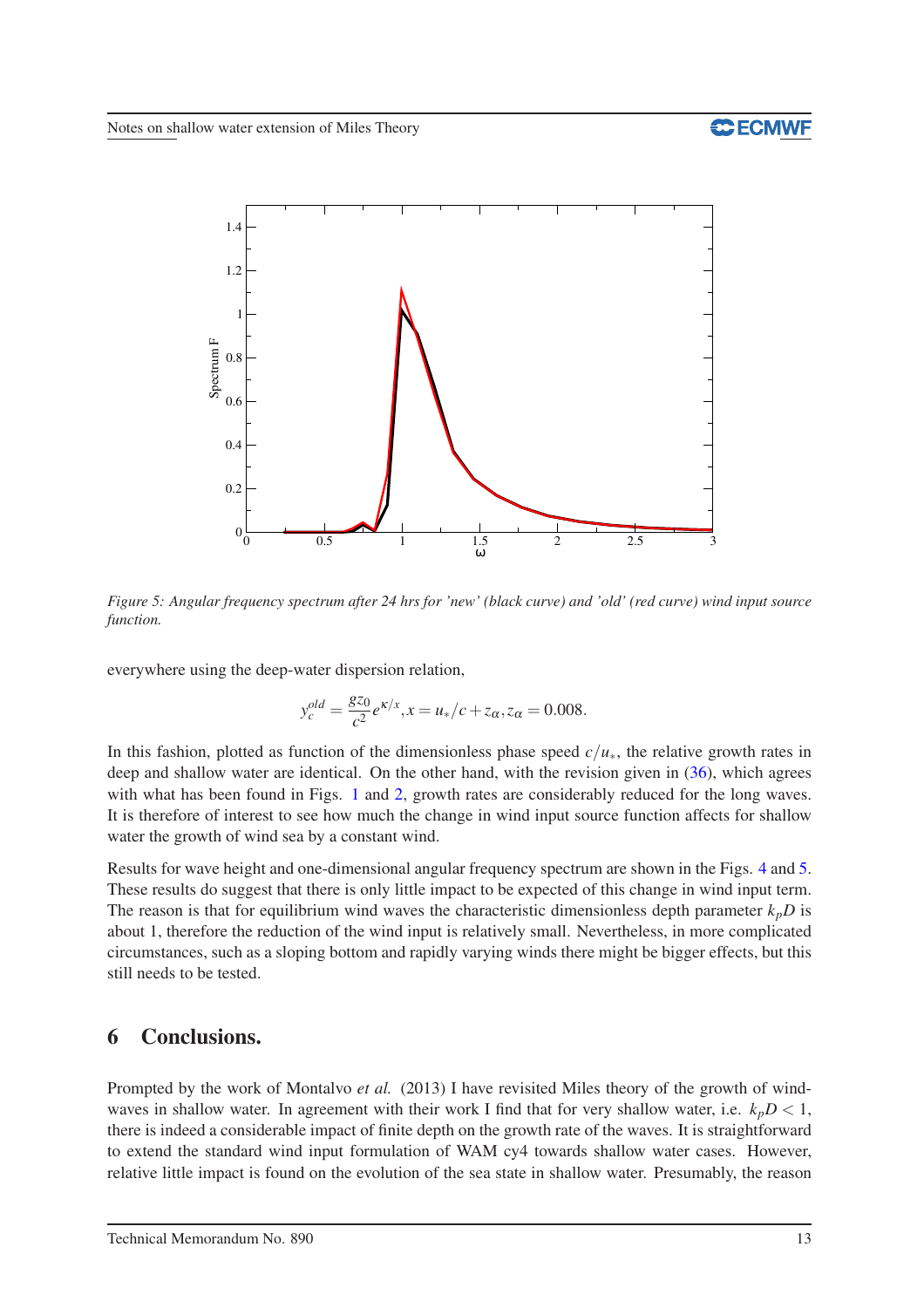# **C**ECMWF

for this is that in equilibrium the sea state in shallow water has a peak wavenumber  $k_p$  that approximately satisfies the condition  $k_p D \approx 1$ , in other words in practice shallow water effects on wind-wave growth are relatively small.

Acknowledgement The author acknowledges useful and stimulating discussions with Miguel Onorato and Jean Bidlot. He thanks Roger Grimshaw for confirming the mathematical results obtained in the Appendix.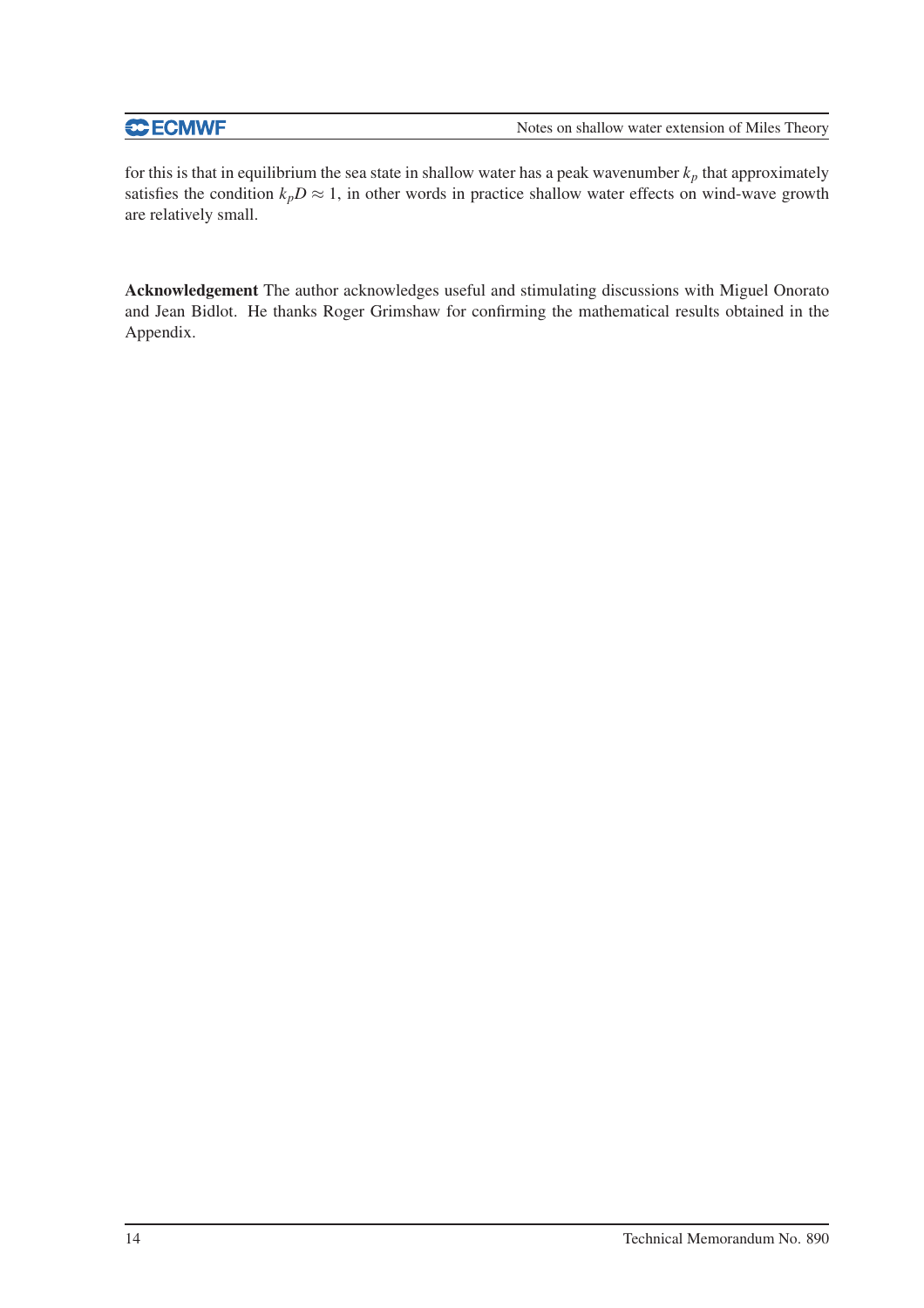#### **CCECMWF**

# Appendix.

# A Approximate solution of the Rayleigh Equation.

The following results have been obtained after a long-standing collaboration I had with Cees van Duijn in the 1990's. We usually worked in terms of the stream function  $\Psi$  defined in such a way that  $u = -\frac{\partial \Psi}{\partial z}$ and  $w = \frac{\partial \Psi}{\partial x}$ . Therefore, the transition from the Fourier transform of the vertical velocity to the Fourier transform of the stream function is straightforward since  $\hat{w} = ik\hat{\Psi}$ . As in the main text the hats will be dropped.

#### A.1 Statement of the problem.

Our starting point is the boundary value problem for the normalized vertical velocity  $\chi$  given in Eq. [\(23\)](#page-9-3) with wind profile [\(24\)](#page-9-4). The stream function  $\Psi$  is introduced through  $w = i \kappa \Psi$ , and the normalization by  $w(0)$  is ignored. Next, we shift the origin of the vertical coordinate *y* by an amount  $y_0$  which results in a simpler wind profile and the boundary condition at  $y = 0$  is now applied at height  $y_0$ . Thus, we search for an approximate solution of the following boundary value problem:

<span id="page-16-0"></span>
$$
W\left(\frac{d^2}{dy^2} - 1\right) \Psi = W''\Psi,
$$
  
\n
$$
\Psi(y_0) = -c,
$$
  
\n
$$
\Psi \to 0, y \to \infty.
$$
 (A1)

where the prime now denotes differentiation of an equilibrium quantity with respect to  $y = k(z + z_0)$ , with *z* is the distance from the water surface. Here,  $W = U_0(y) - c$  with wind profile

$$
U_0 = \frac{u_*}{\kappa} \log \left( \frac{y}{y_0} \right),\tag{A2}
$$

and the dimensionless roughness is given by  $y_0 = kz_0$ .

In order to make progress the following important relations are introduced. Define the scale velocity

<span id="page-16-1"></span>
$$
V = U_0(\alpha), \tag{A3}
$$

where  $\alpha$  will be determined in such a way that the convergence of the perturbation expansion is optimal. Velocities will be scaled with *V* and we regard

$$
\varepsilon = \frac{u_*}{V} = \frac{\kappa}{\log\left(\frac{\alpha}{y_0}\right)}\tag{A4}
$$

as a small parameter. For a dimensionless phase speed  $c_* = c/u_* = 5$  and a Charnock parameter  $\alpha_{CH} =$ 0.0144 the small parameter  $\varepsilon \approx 0.05$ . Another small parameter in the problem is  $y_0$ . This parameter is compared to  $\varepsilon$  exponentially small (for the example at hand one has  $y_0 \approx 0.0006$ ), and therefore effects of the order *y*<sup>0</sup> will be ignored in the treatment that follows.

Scaled with *V* the wind profile becomes

$$
U_0 = 1 + \frac{\varepsilon}{\kappa} \log \left( \frac{y}{\alpha} \right). \tag{A5}
$$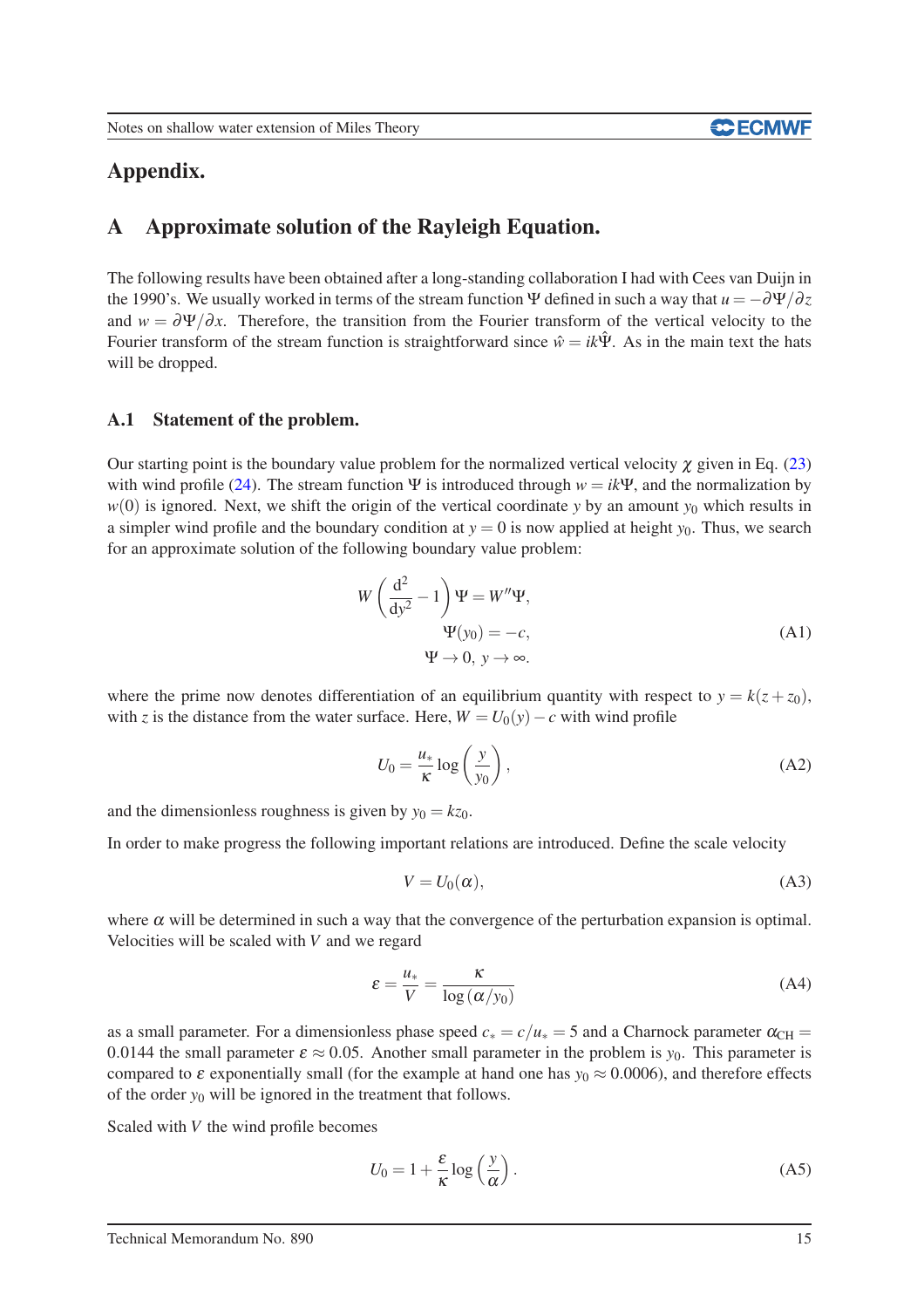#### **C**ECMWF

Furthermore, the Doppler shifted velocity  $W = U_0 - c$  may be written in a number of forms. With  $y_c$  the critical height and

<span id="page-17-0"></span>
$$
c = U_0(y_c) = 1 + \frac{\varepsilon}{\kappa} \log \left( \frac{y_c}{\alpha} \right). \tag{A6}
$$

one finds

<span id="page-17-1"></span>
$$
W = \frac{\varepsilon}{\kappa} \log \left( \frac{y}{y_c} \right). \tag{A7}
$$

This form is appropriate for the so-called inner region to be defined shortly. Introducing  $w = 1 - c$  and inverting Eq.  $(A6)$  the critical height can be written as

$$
y_c = \alpha e^{-\frac{Kw}{\varepsilon}},\tag{A8}
$$

and elimination of  $y_c$  from ( $\overline{A7}$ ) gives an alternative form for *W*, namely

$$
W = w + \frac{\varepsilon}{\kappa} \log(\frac{y}{\alpha}).
$$
 (A9)

This form will be used in the outer region.

Finally, we make a choice for the order of magnitude of the critical height  $y_c$ . It is assumed that

$$
y_c = \mathcal{O}(\varepsilon) \tag{A10}
$$

and therefore there are two regions/layers in this problem, an inner region of thickness  $\mathcal{O}(\varepsilon)$ , also called the critical layer, and an outer region of thickness  $\mathcal{O}(1)$ .

Next, the relevant solutions in these two layers are discussed. These will be matched afterwards providing an approximate solution to the problem  $(A1)$ . In our expansion it will be assumed that  $y_0$  is much smaller than  $\varepsilon$  and therefore effects of the order of  $y_0$  will be ignored.

#### A.2 Critical layer

In the critical layer we introduce the new variable  $\xi = y/\varepsilon$ , then the relevant differential equation becomes

$$
\left(W\frac{\mathrm{d}^2}{\mathrm{d}\xi^2} - W''\right)\Psi = \varepsilon^2 W\Psi\tag{A11}
$$

where  $W'' = -\varepsilon/(\kappa \xi^2)$  and  $W = \frac{\varepsilon}{\kappa} \log(\xi/\xi_c)$ . Note that  $\xi_c = y_c/\varepsilon = \mathcal{O}(1)$ .

Therefore, in the critical layer *W''* and *W* are of the same order of magnitude and the RHS is a small correction. In order to obtain an approximate solution the Rayleigh equation is converted to an integral equation. We pose

$$
\Psi = W \Phi
$$

then

$$
\frac{\mathrm{d}}{\mathrm{d}\xi} \left( W^2 \frac{\mathrm{d}}{\mathrm{d}\xi} \Phi \right) = \varepsilon^2 W^2 \Phi. \tag{A12}
$$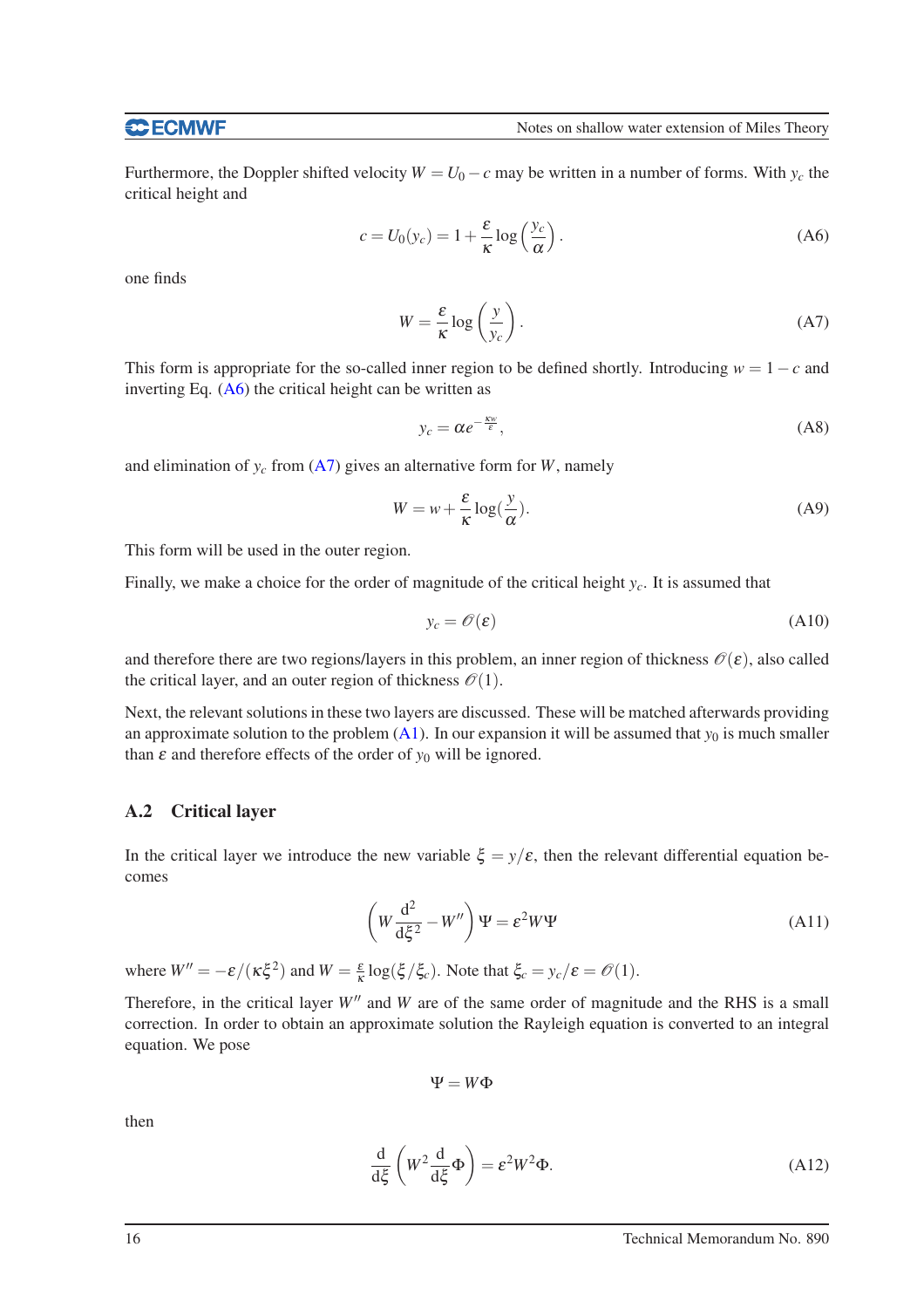Notes on shallow water extension of Miles Theory

**CCECMWF** 

Integrating twice, using the boundary condition  $\Psi(y_0) = -c$ , hence  $\Phi(y_0) = 1$ , one finds with  $\xi_0 = y_0/\varepsilon$ 

$$
\Phi = 1 + \varepsilon \beta \int_{\xi_0}^{\xi} \frac{d\eta}{W^2(\eta)} + \varepsilon^2 \int_{\xi_0}^{\xi} \frac{d\eta}{W^2(\eta)} \int_{\eta_0}^{\eta} d\zeta W^2(\zeta) \Phi(\zeta), \tag{A13}
$$

where from the outset we have chosen the second term to be of order  $\varepsilon$ . The constant  $\beta$  will be determined by matching with the outer solution. In the present treatment we only need a solution up to first order in <sup>ε</sup>. Thus,

<span id="page-18-0"></span>
$$
\Phi = 1 + \varepsilon \beta K(\xi), \ K(\xi) = \int_{\xi_0}^{\xi} \frac{d\eta}{W^2}, \tag{A14}
$$

The integration contour in the integal defining the *K*-function is along the real axis, except near the critical height where the contour is deformed by indentation below the real axis (assuming that  $U'_{0c} > 0$ ). In order to see this more clearly the integration variable is changed from  $\eta$  to *W*, hence

$$
K(\xi) = \int_{W_0}^W \frac{\mathrm{d}W}{W'W^2},
$$

where  $W_0 = -c$ . The next step is to express  $W'$  in terms of  $W$ . With

$$
W = \frac{\varepsilon}{\kappa} \log(\xi/\xi_c)
$$

one may express ξ in terms of *W*, i.e.

$$
\xi = \xi_c e^{\frac{\kappa W}{\varepsilon}},
$$

and then

$$
W' = \varepsilon / (\kappa \xi) = W'_c e^{-\frac{\kappa W}{\varepsilon}}.
$$

As a consequence, with  $x = \kappa W / \varepsilon$  and  $x_0 = \kappa W_0 / \varepsilon$ , the function *K* may therefore be written as

$$
K(\xi) = \frac{\kappa}{\varepsilon W_c'} \int_{x_0}^x dy \frac{e^y}{y^2}.
$$

Partial integration then gives

$$
K(\xi) = \frac{\kappa}{\varepsilon W_c'} \left( -\frac{e^y}{y} \Big|_{x_0}^x + \int_{x_0}^x dy \frac{e^y}{y} \right). \tag{A15}
$$

The lower bound of the integral is in practice very large and negative. Therefore it may be replaced by −∞. In that case the integral is connected to the Exponential Integral *Ei* defined as

$$
Ei(x) = \int_{-\infty}^{x} dy \frac{e^{y}}{y} = P \int_{-\infty}^{x} dy \frac{e^{y}}{y} + \pi i H(x),
$$

with  $H(x)$  the Heaviside function. Thus, for  $x > 0$ , i.e. above the critical height, the *K*-function becomes complex. There is therefore a phase jump above the critical height, a phenomenon that has been extensively observed by Hristov *et al.* (2003). Thus, finally, the *K*-function becomes to good approximation

$$
K(\xi) = \frac{\kappa}{\varepsilon W_c'} \left( -\frac{e^x}{x} + Ei(x) \right) \tag{A16}
$$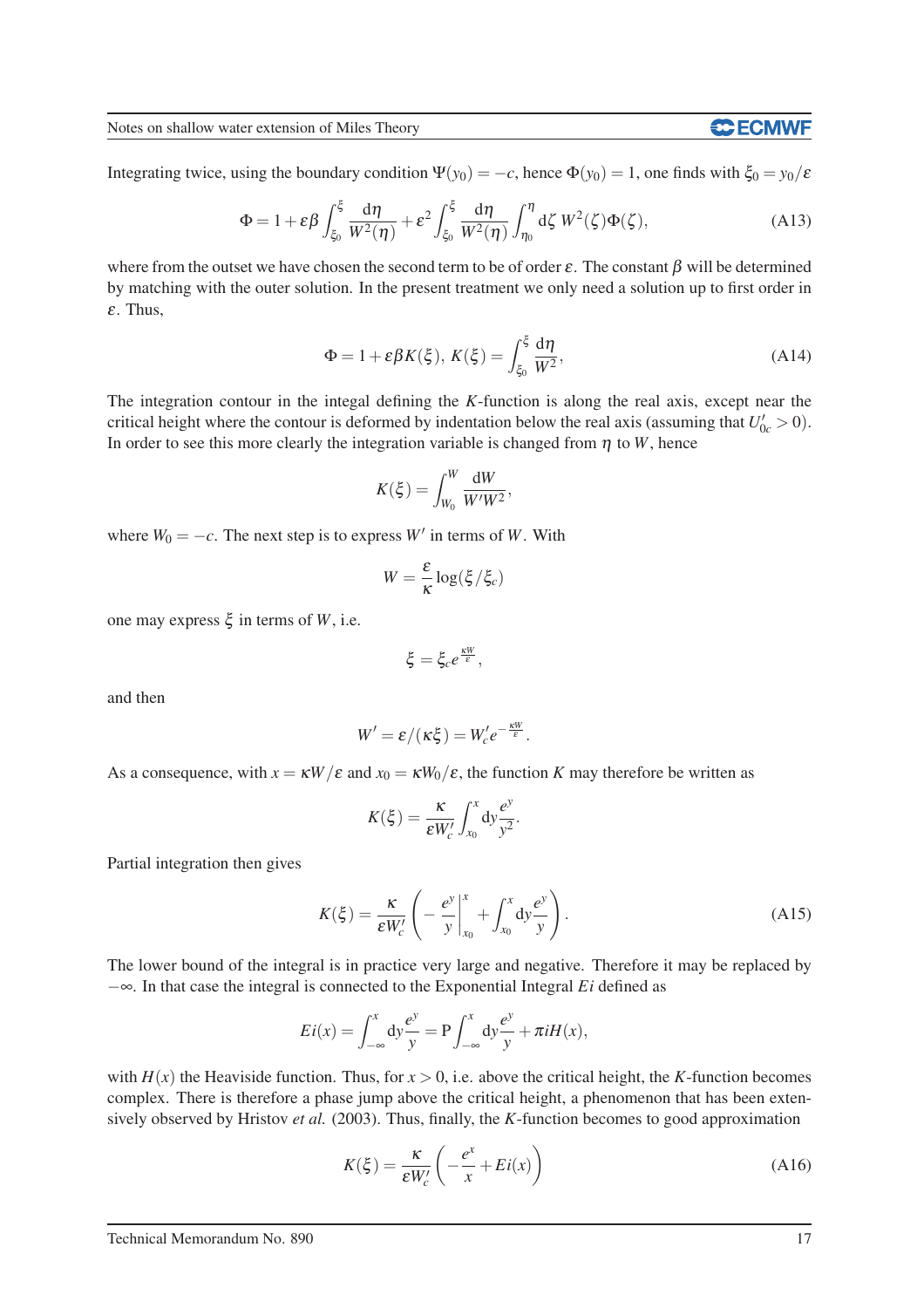For matching purposes we need the inner solution for large  $\xi$ , hence  $\xi \gg \xi_c$ . With

$$
P \int_{-\infty}^{x} dy \frac{e^{y}}{y} = \frac{e^{x}}{x} \left( 1 + \frac{1}{x} + \frac{2}{x^{2}} + \dots \right)
$$

one finds

$$
\lim_{\xi \to \infty} K(\xi) = \frac{\xi}{W^2} \left( 1 + \frac{2\varepsilon}{\kappa W} \right) + \pi i \left( \frac{\kappa}{\varepsilon} \right)^2 \xi_c.
$$

Therefore, for large ξ the inner solution becomes

$$
\lim_{\xi \to \infty} \Psi_{inner} = W \left[ 1 + \varepsilon \beta \left\{ \frac{\xi}{W^2} \left( 1 + \frac{2\varepsilon}{\kappa W} \right) + \pi i \left( \frac{\kappa}{\varepsilon} \right)^2 \xi_c \right\} \right].
$$

In order to match to the solution in the outer region Ψ*inner* is written in terms of the independent variable  $y = \varepsilon \xi$ , while realizing that in the outer region the doppler shifted velocity is to first approximation a constant, i.e.  $W = w + \frac{\varepsilon}{\kappa} \log(y/\alpha)$ . As a result one finds

<span id="page-19-0"></span>
$$
\Psi_{inner} \to w \left( 1 + \frac{\beta y}{w^2} \right) + \frac{\varepsilon}{\kappa} \left\{ \frac{2\beta y}{w^2} + \log \left( \frac{y}{\alpha} \right) \left( 1 - \frac{\beta y}{w^2} \right) \right\} + i\beta \Gamma \left[ w + \frac{\varepsilon}{\kappa} \log \left( \frac{y}{\alpha} \right) \right]
$$
(A17)

with

$$
\Gamma = \pi \left(\frac{\kappa}{\varepsilon}\right)^2 y_c.
$$

#### A.3 Outer layer.

In the outer layer we assume a different balance by taking the curvature term to be small, so that now

$$
\left(W\frac{d^2}{dy^2} - 1\right)\Psi = W''\Psi = \text{small.}
$$
\n(A18)

In the outer layer we pose

$$
\Psi = \Phi e^{-y},
$$

then

$$
\frac{\mathrm{d}}{\mathrm{d}y} \left( \frac{\mathrm{d}}{\mathrm{d}y} \Phi - 2\Phi \right) = q\Phi, \, q = \frac{W''}{W},
$$

hence, integrating once one has

$$
\frac{\mathrm{d}}{\mathrm{d}y}\Phi - 2\Phi = \int_{y}^{\infty} \mathrm{d}\eta \, q(\eta)\Phi(\eta) + const.
$$

Another integration gives

$$
\Phi = F + \frac{1}{2} \int_{y}^{\infty} d\eta \left( 1 - e^{-2(\eta - y)} \right) q(\eta) \Phi(\eta).
$$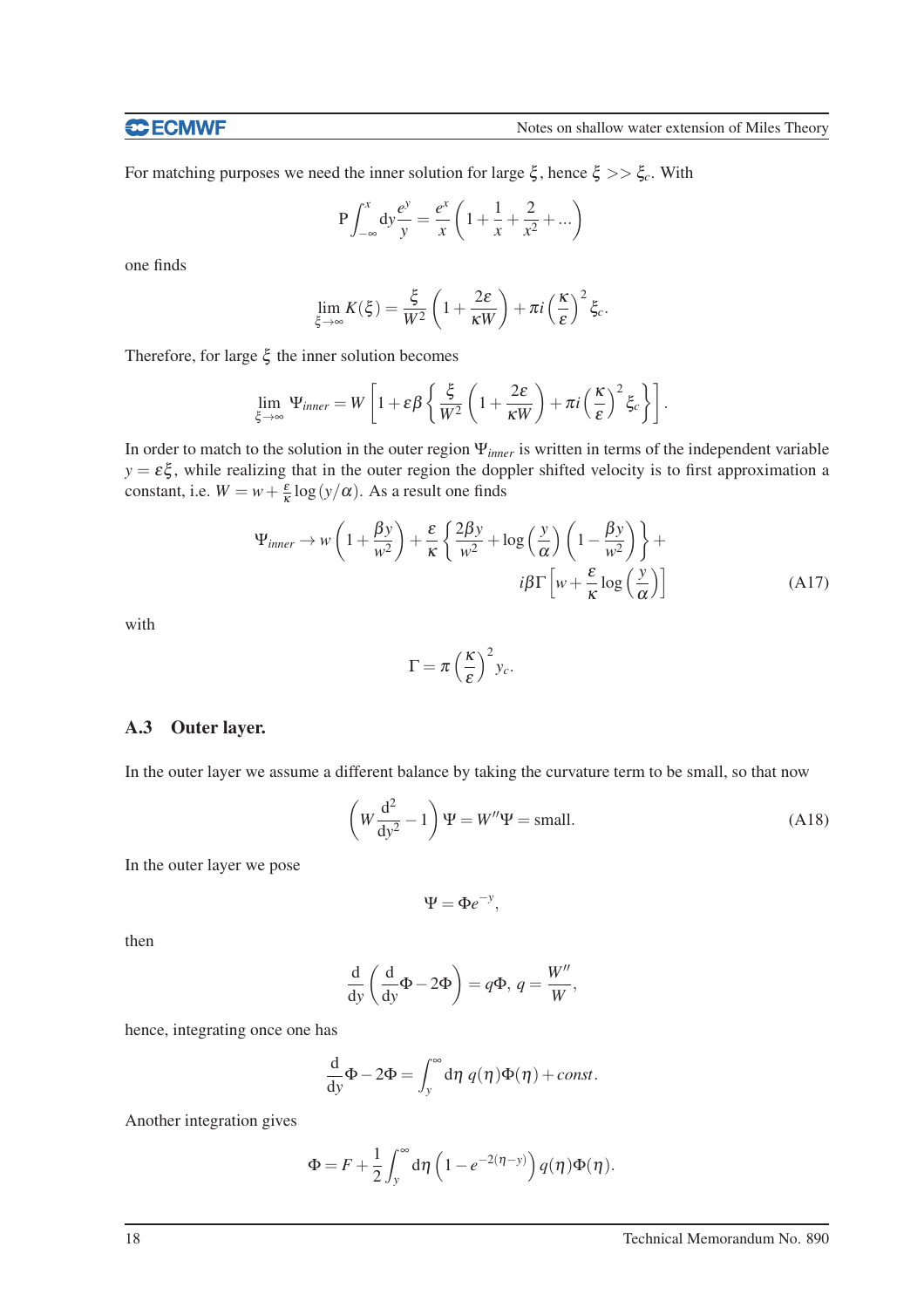**CCECMWF** 

In the outer layer  $y = \mathcal{O}(1)$  and then *q* is found to be small as  $q(\eta) = -\varepsilon/(\kappa w \eta^2)$ . The above integral equation for Φ can then be solved by means of iteration and up to second order one finds

$$
\Phi = F + \frac{1}{2}F \int_{y}^{\infty} d\eta \left(1 - e^{-2(\eta - y)}\right) q(\eta).
$$

Making use of the expression for *q*, the integral may be evaluated with the result

$$
\Psi_{outer} = Fe^{-y} \left( 1 - \frac{\varepsilon}{\kappa w} e^{2y} E_1(2y) \right) + \dots
$$

which is identical to van Duin and Janssen (1992). Here  $E_1$  is another form of the exponential integral, i.e.

$$
E_1(x) = \int_x^{\infty} dt \frac{e^{-t}}{t}.
$$

The unknown *F* will be determined by matching with the inner solution, hence we have to evaluate  $\Psi$ for small y. One finds

<span id="page-20-0"></span>
$$
\lim_{y \to 0} \Psi_{outer} = F \left[ 1 - y + \frac{\varepsilon}{\kappa w} \left\{ -2y + (1 + y) \log \left( \frac{y}{a} \right) \right\} \right]
$$
(A19)

with  $\log(1/a) = \gamma + \log 2$ . Here we used  $E_1(2y) = 2y - \log(y/a)$  for  $y \to 0$ .

#### A.4 Matching the critical layer and the outer layer.

We match now [\(A17\)](#page-19-0) and [\(A19\)](#page-20-0). In our approach we have introduced one additional degree of freedom namely the height  $\alpha$  of the scaling velocity *V*, see Eq. [\(A3\)](#page-16-1), and this will be determined by higher order matching.

Let us start with lowest order matching of the inner and outer solution. Hence, we only consider terms that are of zeroth order in  $\varepsilon$ . Then

$$
\Psi_{outer}^{(0)} = F(1-y)
$$
, and  $\Psi_{inner}^{0} = w\left(1 + \frac{\beta y}{w^2} + i\beta \Gamma\right)$ 

Matching the constant terms then gives

$$
F = w(1 + i\beta \Gamma)
$$

while matching the *y*-terms gives

$$
\beta = -wF
$$

Eliminating  $\beta$  from the above two equations then results in

$$
F = \frac{w}{1 + i\hat{\Gamma}},\tag{A20}
$$

while

$$
\beta = -\frac{w^2}{1+i\hat{\Gamma}},\tag{A21}
$$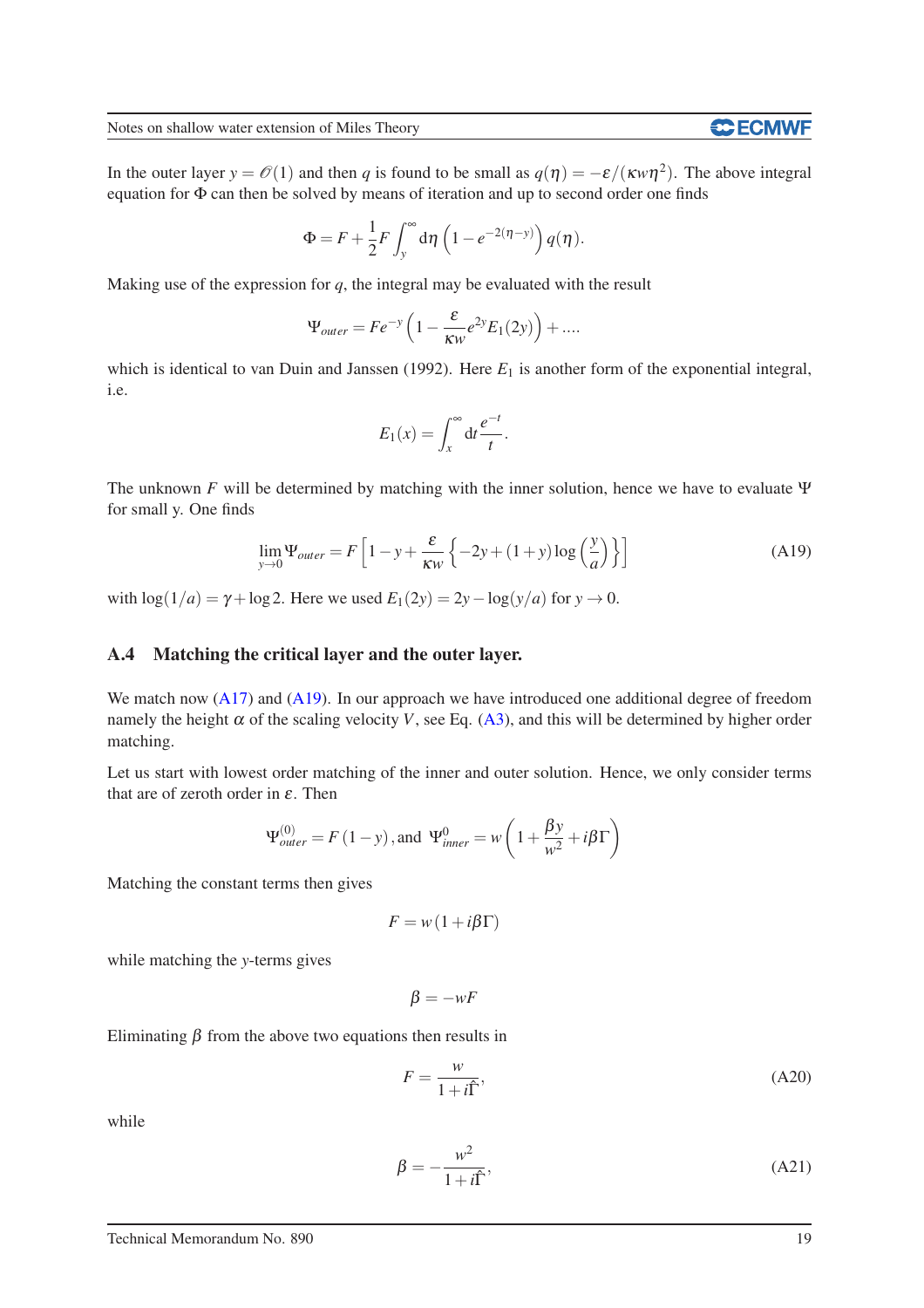#### **CCECMWF**

with  $\hat{\Gamma} = w^2 \Gamma = \pi (\kappa w / \varepsilon)^2 y_c$ .

Let us now continue with first-order matching. In first order the outer solution gives the terms

$$
\Psi_{outer}^{(1)} = \frac{F}{\kappa w} \{-2y + (1+y)(\log y - \log a)\}
$$

while the first-order inner solution reads

$$
\Psi_{inner}^{(1)} = \frac{F}{\kappa w} \left\{-2y + (1+y)(\log y - \log \alpha) \right\}.
$$

First of all, note that the (1 + *y*)log*y* terms match unconditionally. The *y*−terms match provided the following condition on *a* is satisfied:

$$
\alpha = a = \frac{1}{2}e^{-\gamma}
$$

As a result we obtain a solution which is correct to first order in  $\varepsilon$ .

#### A.5 Growth rate.

The growth rate  $\gamma_E$  of the energy *E* of the gravity waves is connected to the pressure perturbation *p* at the surface. From van Duin and Janssen (1992) one finds

$$
\frac{\gamma_E}{\omega} = \frac{s}{c^2} \Im(p)
$$

where the pressure perturbation in the critical layer follows from

$$
p = \frac{1}{\varepsilon} \left\{ W \frac{d\Psi}{d\xi} - \Psi \frac{dW}{d\xi} \right\}
$$

Using  $\Psi = W\Phi$  then

$$
p = \frac{1}{\varepsilon} W^2 \frac{d\Phi}{d\xi}
$$

Therefore, with  $(A14)$ , one simply obtains

$$
p = \beta = -\frac{w^2}{1 + i\hat{\Gamma}}.
$$

As a consequence, the growth rate becomes

$$
\frac{\gamma_E}{\omega} = \frac{s}{c^2} \Im(p) = s \left(\frac{w}{c}\right)^2 \frac{\hat{\Gamma}}{1 + \hat{\Gamma}^2}
$$

Recall that  $\hat{\Gamma} = w^2 \Gamma = \pi (\kappa w / \varepsilon)^2 y_c$ . Here, velocities have been scaled with *V*. In terms of friction velocity scaling one finds for the growth rate

$$
\frac{\gamma_E}{\omega} = s\beta_M \left(\frac{u_*}{c}\right)^2 \tag{A22}
$$

where

$$
\beta_M = \left(\frac{w}{\varepsilon}\right)^2 \frac{\hat{\Gamma}}{1 + \hat{\Gamma}^2}
$$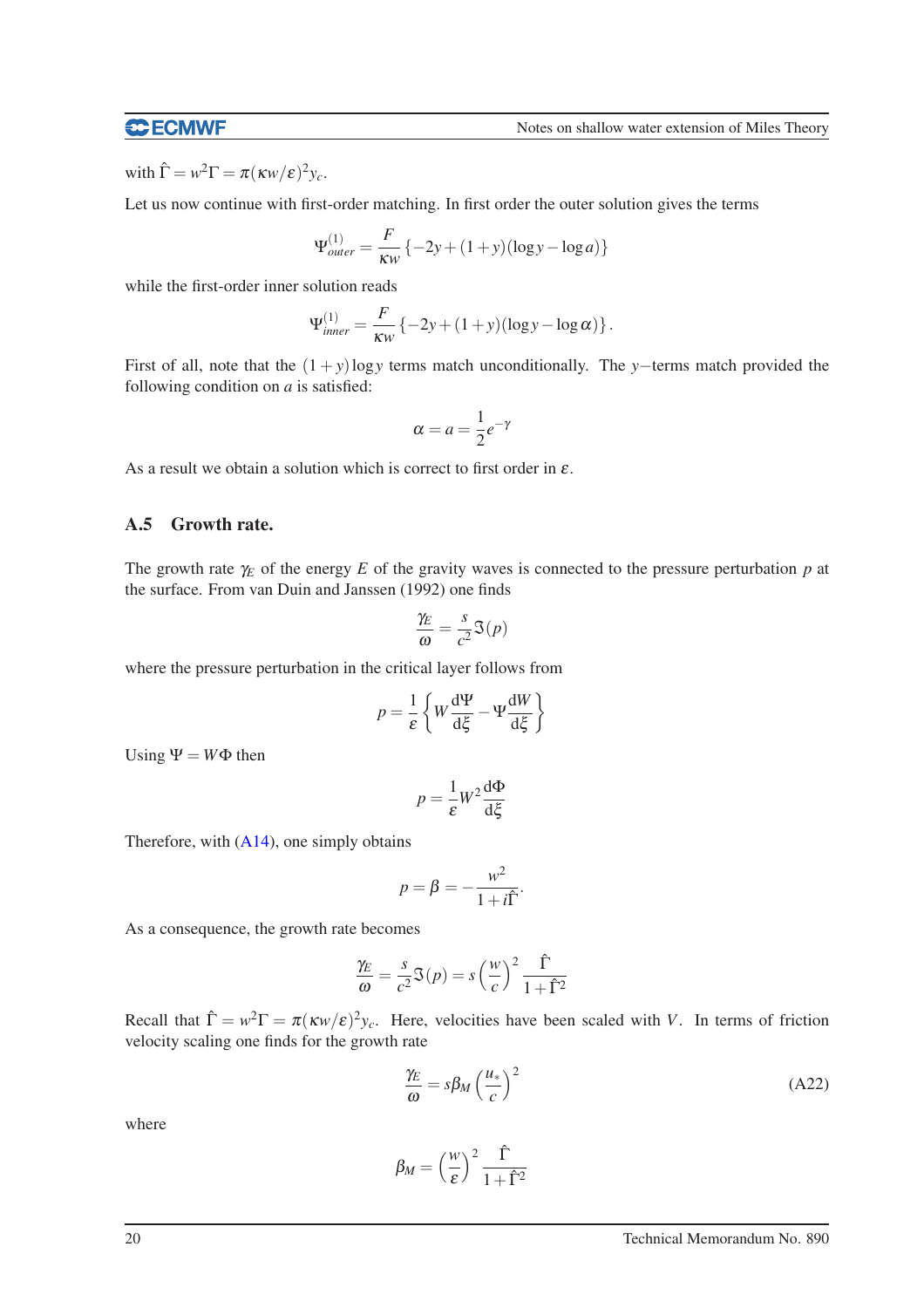

<span id="page-22-0"></span>*Figure 6: The small parameter* <sup>ε</sup> *and kz<sup>c</sup> as function of the dimensionless phase speed c*/*u*∗*. Both parameters should be small for a valid expansion.The Charnock parameter equals 0.0144.*

Now  $w/\varepsilon$  is connected to the critical height according to  $w/\varepsilon = -\frac{1}{\kappa} \log(y_c/\alpha)$ , thus

$$
\hat{\Gamma} = \pi y_c \log^2 (y_c/\alpha)
$$

while

$$
\beta_M = \frac{\pi}{\kappa^2} \frac{y_c \log^4(y_c/\alpha)}{1 + \pi^2 y_c^2 \log^4(y_c/\alpha)}.
$$

In practice, it turns out that the factor in the denominator is relatively small so that in good approximation

$$
\beta_M \approx \frac{\pi}{\kappa^2} y_c \log^4 (y_c/\alpha). \tag{A23}
$$

This result, including the additional *Z*-factor (cf. Eq. [\(34\)](#page-10-3), has been plotted in Fig. [2.](#page-11-0) While for the short waves a reasonable agreement with the numerical results is found, it is clear that the above approximation fails for the long waves. The reason for this is that for the long waves there is no real distinction between the critical layer and the outer layer as  $kz_c$  becomes order 1, as illustrated in Fig. [6.](#page-22-0) In addition Fig. [6](#page-22-0) shows the dependence of the small parameter  $\varepsilon$  on dimensionless phase speed  $c/u_*$ . Clearly for the very short waves  $\varepsilon$  becomes of order 1, therefore both for very short waves and for very long waves the asymptotic solution is strictly speaking not valid.

Finally, it is of interest to determine the pressure profile in the outer region, because this is the region which is usually accesible to observations. In the outer layer one has

$$
p_{outer} = W \frac{d\Psi}{dy} - \Psi \frac{dW}{dy}
$$

and using the outer solution Ψ*outer* one obtains

$$
p_{outer} = -FWe^{-y} \left\{ 1 + \frac{\varepsilon}{\kappa w} e^{2y} E_1(2y) \right\} + \mathcal{O}(\varepsilon^2)
$$